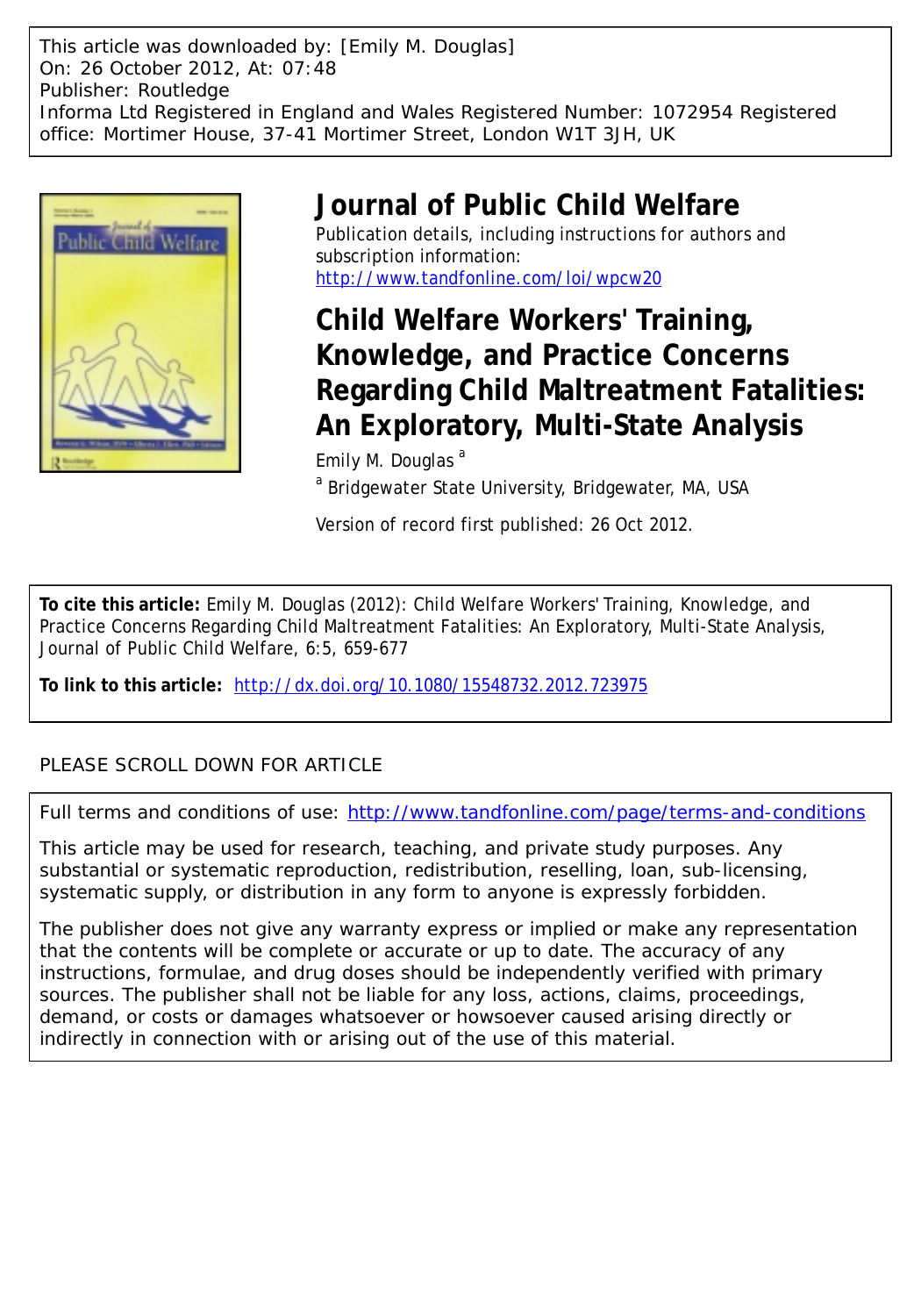

## Child Welfare Workers' Training, Knowledge, and Practice Concerns Regarding Child Maltreatment Fatalities: An Exploratory, Multi-State Analysis

## EMILY M. DOUGLAS

Bridgewater State University, Bridgewater, MA, USA

Research has rarely focused on child welfare professionals as agents of prevention for maltreatment fatalities. This study presents results on 426 child welfare workers' training, knowledge, and practice concerns regarding fatalities. Workers' knowledge of risk varied and revealed deficits in knowledge of parent and household risk factors. Receipt of training had a minor impact on knowledge. More than 25% of workers reported that a parent had disclosed potential intent to kill his/her child. Workers worried that a child will die on their caseloads; they reported assessing for risk, but wanting additional training. Implications are discussed for both research and practice communities.

KEYWORDS fatal child maltreatment, child welfare profession, professional knowledge

Researchers and practitioners who provide services to children and families have increasingly paid attention to child maltreatment fatalities (CMFs). Our knowledge of risk factors (Chance & Scannapieco, 2002; Graham, Stepura,

Received: 05/18/11; revised: 02/03/12; accepted: 02/11/12

The author is grateful to Toni Chance and Sandra Hodge for their guidance and consultation on this project and to Sean McCarthy for his work in coding the data. The author also thanks the members of the Friday Seminar at the Family Research Laboratory/Crimes against Children Research Center at the University of New Hampshire for comments on a previous draft. This project was funded by the Bridgewater State University Presidential Fellows Program.

Address correspondence to Emily M. Douglas, Associate Professor, Bridgewater State University, School of Social Work, 95 Burrill Avenue, Bridgewater, MA 02325, USA. E-mail: emily.douglas@bridgew.edu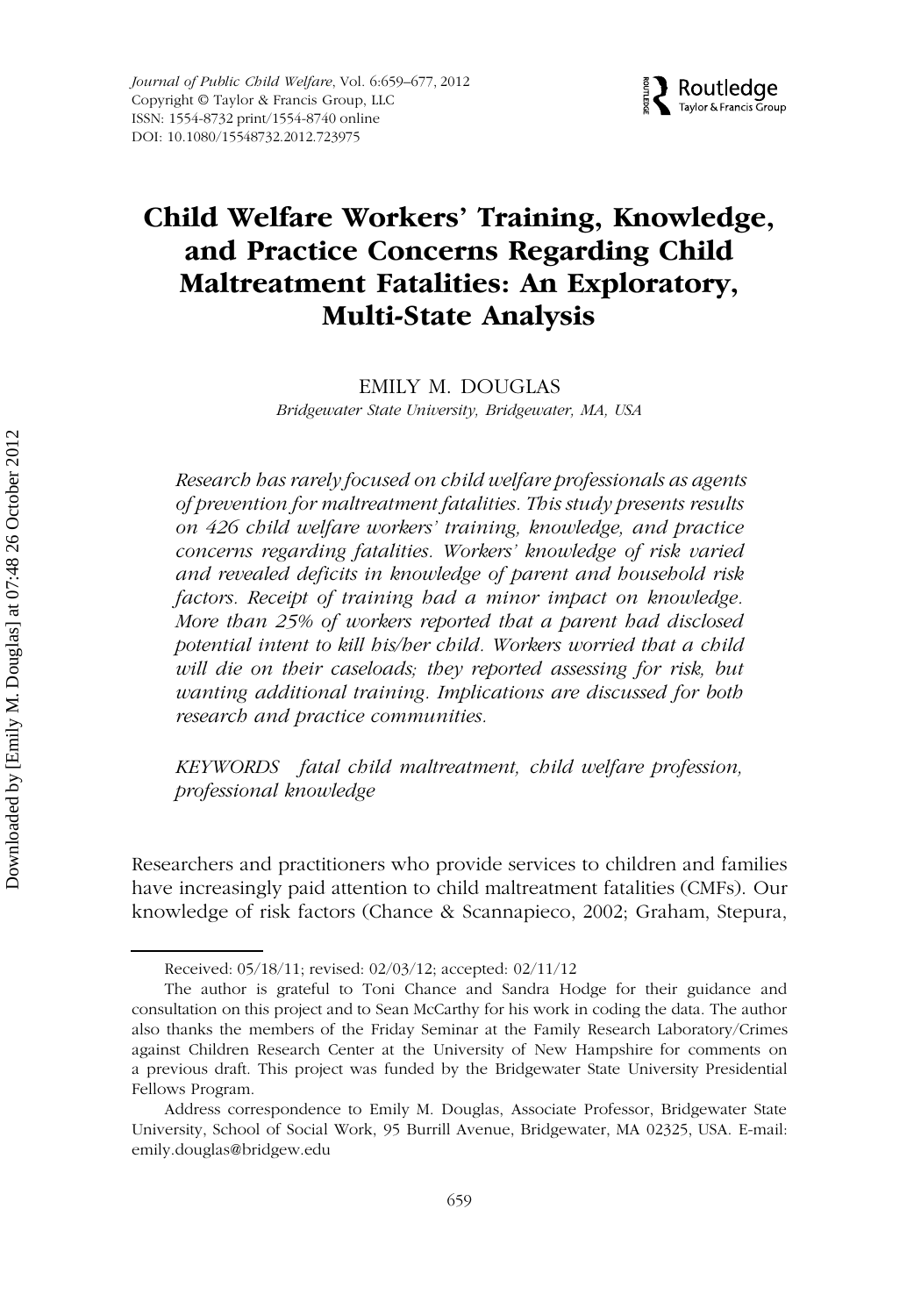Baumann, & Kern, 2010; McClain, Sacks, Froehlke, & Ewigman, 1993; Stiffman et al., 2002) and our responses to CMFs have drastically improved (Douglas, 2005; Durfee, Parra, & Alexander, 2009; Durfee & Durfee, 1995; Webster et al., 2003), but we still lack important information about at least one key element of prevention—the readiness of child welfare professionals to recognize risk factors associated with CMFs. The current study explores child welfare workers' (CWWs) level of training, knowledge of risk factors, and practice concerns with regard to CMFs among a multi-state sample of professionals.

### CHILD MALTREATMENT FATALITIES

According to official statistics, in 2009, 1,770 children died from maltreatment (U.S. Department of Health & Human Services, 2010), but research confirms that CMFs are undercounted (Ewigman, Kivlahan, & Land, 1993; Herman-Giddens et al., 1999), thus, the true number is likely much higher. CMFs describe a wide range of causes of death that include active (e.g., assault/ shaking) and passive behaviors (e.g., neglect/lack of supervision) that result in a child's death. In 2009, 36.7% of the 1,770 identified CMF victims died from a combination of abuse and neglect, 35.8% from neglect, and 23.2% from physical abuse; the cause of death for the rest was due to less prevalent types of maltreatment such as medical, psychological, or sexual abuse (U.S. Department of Health & Human Services, 2010).

Age is the most consistent risk factor for suffering a CMF. Younger children, especially infants, are at an elevated risk for becoming victims (Anderson et al., 1983; Kunz & Bahr, 1996). Perpetrators of CMFs are usually caregivers, and most often mothers (U.S. Department of Health & Human Services, 2010)—presumably because mothers generally do more caregiving than fathers (Manlove & Vernon-Feagans, 2002; Wood & Repetti, 2004). Individuals who kill children through maltreatment are usually younger, (Herman-Giddens et al., 2003; Kunz & Bahr, 1996) and are more likely to have age-inappropriate expectations of their children (Korbin, 1987) or to see their children as ''difficult'' (Chance & Scannapieco, 2002; Fein, 1979). Victims are more likely to have nonfamily members living in their households (Stiffman et al., 2002) and to be especially mobile (Anderson et al., 1983).

#### PROFESSIONAL PRACTICE AND RESPONSES TO CMFS

There have been a number of professional responses to CMFs, such as child fatality review teams, which are multidisciplinary work groups that identify barriers to providing services to children and their families (Douglas & Cunningham, 2008; Durfee, Durfee, & West, 2002; Durfee et al.,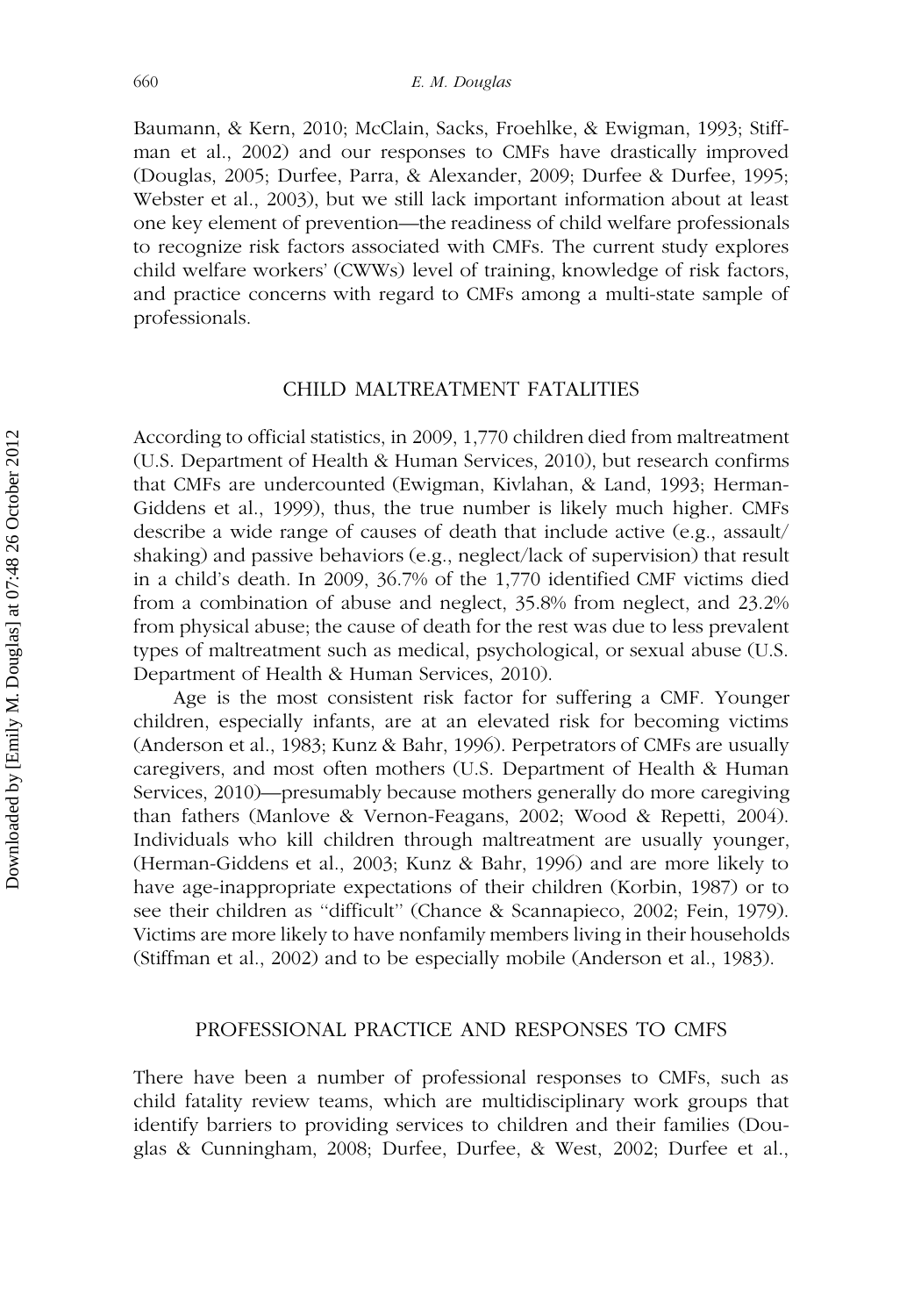2009; Palusci, Yager, & Covington, 2010; Pollack, 2009). Similarly, the legal professions have focused on better identifying victims and collecting necessary evidence for prosecution (Dallas Police, 1994; Dinsmore, 1994; Douglas, 2005). The medical profession, too, has provided better education concerning risk factors for CMF (Berkowitz, 2008; Russell, Trudeau, & Britner, 2008; Tomashek, Hsia, & Iyasu, 2003). Many communities and states have initiated or require shaken baby syndrome prevention campaigns for new parents (Dias et al., 2005; National Conference of State Legislatures, 2009). Other states have responded by proposing legislation that would stiffen penalties for mandated reporters who fail to report abuse or neglect (Saunders, 2001). States have passed ''safe haven'' legislation that is intended to prevent fatalities among newborns by encouraging parents to relinquish their children in pre-designated areas, with no consequences to them (Child Welfare Information Gateway, 2010). Finally, the U.S. Congress (2011) and the U.S. Government Accountability Office (2011) have recently recognized the importance of CMFs and have called for high quality data to better understand this phenomenon.

Some research has examined how the child welfare profession responds to CMFs (Ayre, 2001; Douglas, 2009; Gustavsson & MacEachron, 2004; Horwath, 1995; Regehr, Chau, Leslie, & Howe, 2002). Agency-related CMFs have been linked to the development of a culture of blame and mistrust in child protection work (Lachman & Bernard, 2006) and to an increase in policing functions of child welfare professionals (Regehr et al., 2002). No research, however, has focused on child welfare professional preparation to prevent CMFs.

Approximately 30% to 40% of CMF victims or their families were known to child welfare agencies or social services prior to their death (Anderson et al., 1983; Beveridge, 1994). This places child welfare professionals in the unique position to prevent many fatalities among the families with whom they work. No other professionals, with potential exception of medical practitioners, have the opportunity to intervene, and to be a force of prevention in the areas of children's deaths. Presumably, such work cannot be achieved without adequate training, education, and preparation to recognize and respond to risk. That said, the literature is largely silent on the preparation CWWs receive that would enable them to prevent the worst outcome in child protection work: the death of a child. Thus, this exploratory study assessed:

- 1. The knowledge of child welfare professionals concerning risk factors for maltreatment;
- 2. If receipt of training is associated with higher levels of knowledge; and
- 3. CWWs' practice concerns regarding CMFs, including worrying about a child dying or threats made by parents.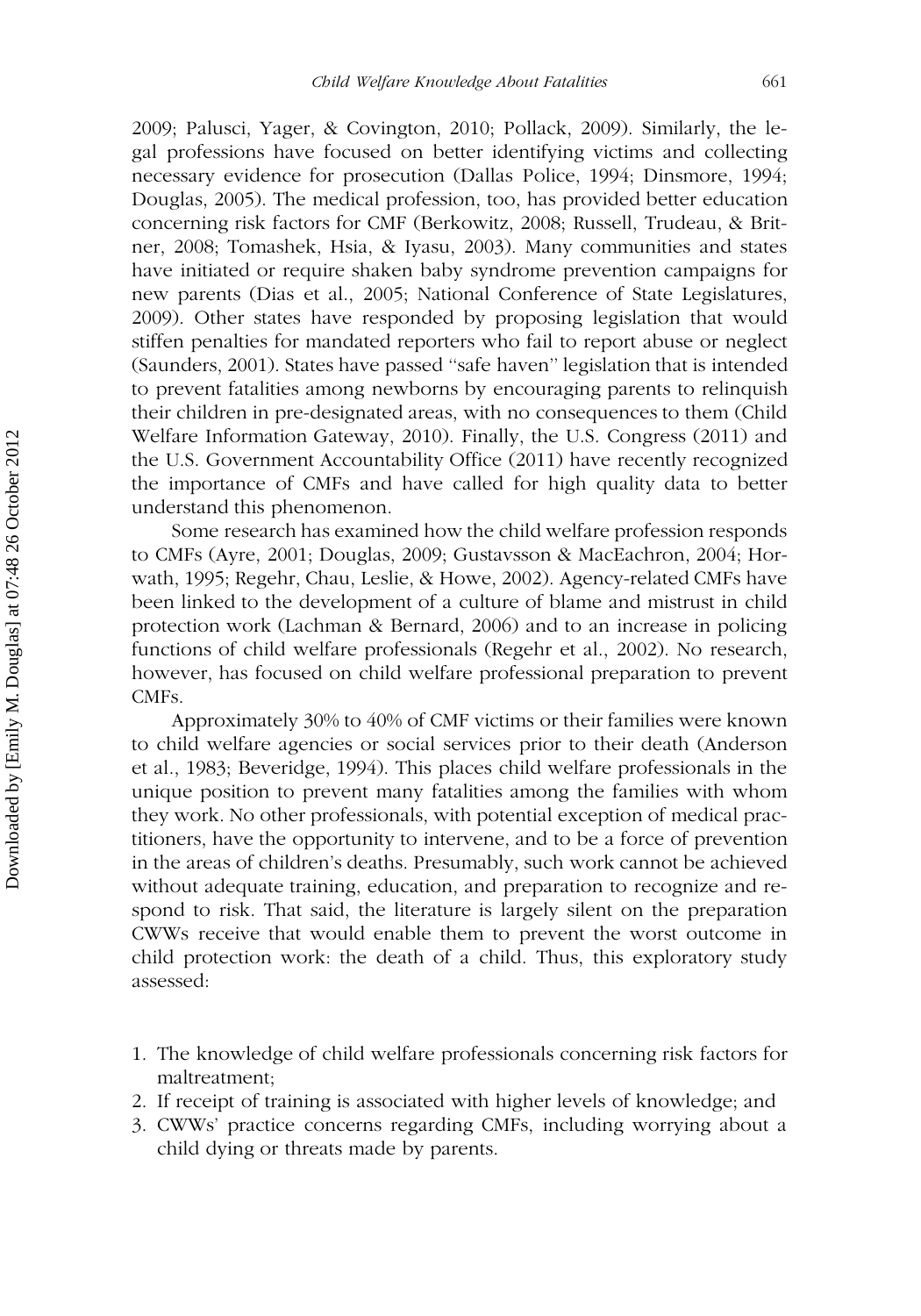These analyses were completed on a multi-state sample of 426 CWWs. The literature offers no foundation for advancing hypotheses, outside of the presumption that those who have received training will have more knowledge of maltreatment fatalities.

## **METHODS**

## Procedure

Data for this study were collected as part of a larger study, Child Maltreatment Fatalities: Perceptions and Experiences of Child Welfare Professionals (CMF-POCHIWP), from September 2010–January 2011. CWWs and managers were recruited to participate in an online survey that focused on CWWs' perceptions of and experiences with CMFs. Potential participants were recruited through (1) online advertisements (e.g., Child Welfare League of America), and (2) postings on the Facebook pages of the National Association for Social Work and of chapter affiliates. Most responses, however, came from (3) announcements that were made to the Child Maltreatment Research Listserv (maintained by the National Data Archive on Child Abuse and Neglect, Cornell University), where members in the field forwarded the recruitment statement to workers and supervisors, and (4) through direct appeals that were emailed to the most appropriate and easily identified agency administrator in each state.

Individuals who responded to the solicitation were directed to the online survey, which was created using Survey Monkey. Potential participants were informed of their rights as a participant in the study, including that some of the questions may cause them distress. Individuals were assured that they could skip any questions that they liked and cease participation at any time. On the final page of the survey participants were given resources to national hotlines and websites where they could seek assistance for psychological distress should they need it after taking the survey. The methods for this study were approved by the Institutional Review Board at Bridgewater State University. Responses were received from 493 CWWs, only 452 of which were complete enough to retain for analysis. Among those 452 individuals, 26 were no longer CWWs. Thus, this study reports on the findings concerning 426 current CWWs.

#### Participants

Table 1 shows that 27.8% of the predominantly female (89.8%) child welfare workers in this sample identified as a racial or ethnic minority, with the largest percent being African Americans/Blacks (17.0). The remainder (75.5%) of the child welfare workers identified as White. The sample of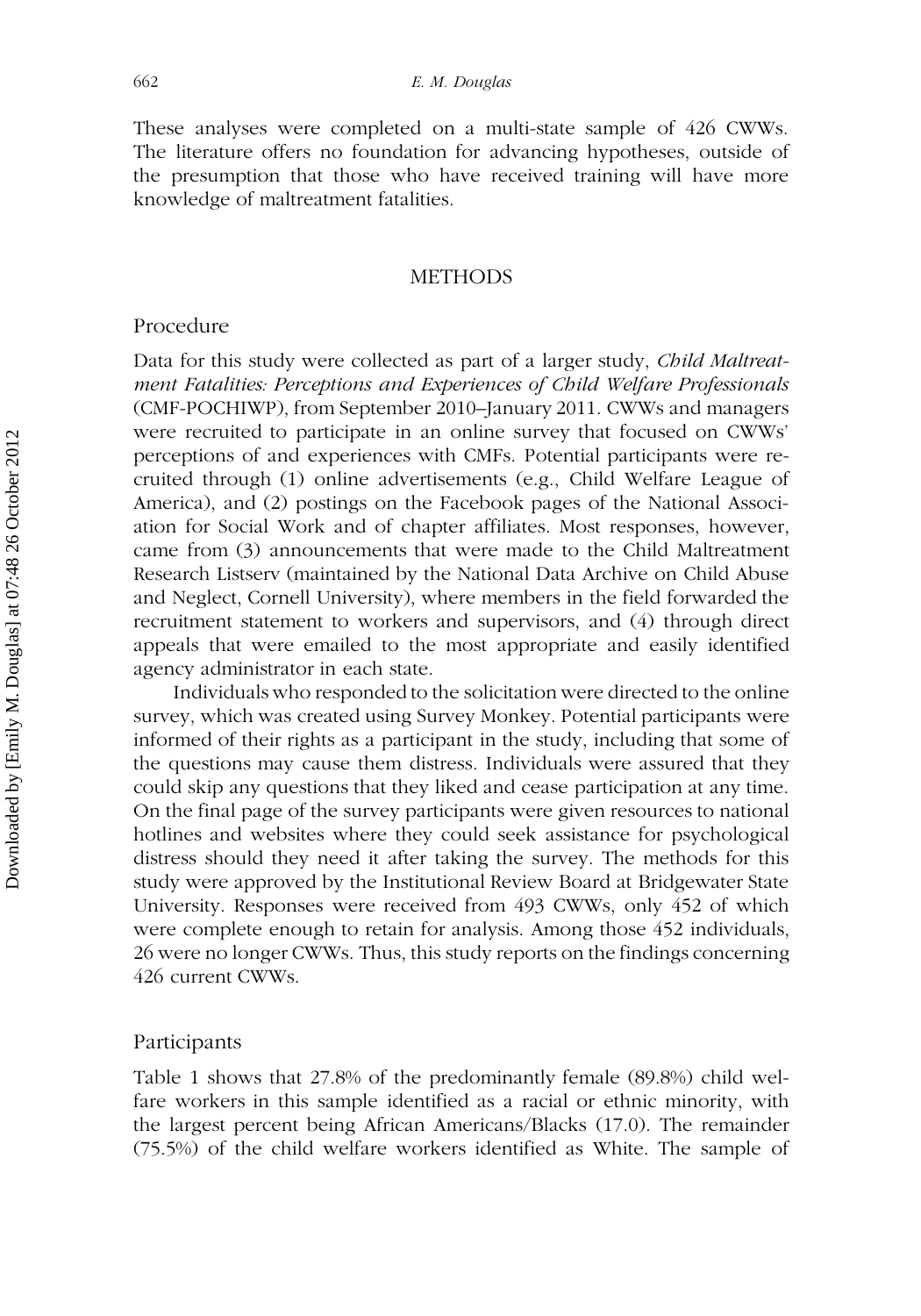| Demographic characteristic                                | Percent/mean (SD) |
|-----------------------------------------------------------|-------------------|
| Age—Mean (SD)                                             | 41.30 (10.71)     |
| Gender-Female (Percent)                                   | 89.8              |
| Race/Ethnicity <sup>a</sup>                               |                   |
| American Indian                                           | 1.7               |
| Asian                                                     | 3.3               |
| African American/Black                                    | 17.0              |
| Latino/Hispanic                                           | 6.6               |
| Pacific Islander                                          | 0.7               |
| White                                                     | 75.5              |
| Education (degree)                                        |                   |
| Associate's                                               | 0.9               |
| Bachelor's                                                | 48.6              |
| Master's                                                  | 50.5              |
| Specialization area                                       |                   |
| Social work                                               | 57.4              |
| Human services                                            | 4.5               |
| Other social science field                                | 31.8              |
| Other                                                     | 6.4               |
| State of employment                                       |                   |
| North (CT, ME, NY, PA)                                    | 10.8              |
| Midwest (IL, MI, ND, OH, WI)                              | 15.7              |
| South (AL, DC, GA, LA, MD, NC, OK, TX, VA, WV)            | 43.7              |
| West (AK, CA, CO, OR, WA, WY)                             | 29.8              |
| Experienced child maltreatment fatality (CMF) on caseload | 27.2              |

**TABLE 1** Demographic Characteristics of Study Participants ( $n = 426$ )

<sup>a</sup>Numbers do not tally to 100%. Participants were instructed to select all that apply.

CWWs was mid-career with a mean age of 41.3; the sample was also well educated, with 48.6% reporting that they had a bachelor's degree and 50.5% had a master's degree. The majority of the sample had a degree in social work (57.4%) or human services (4.5%), followed by a degree in another social science discipline (31.8%) or a degree in another field (6.4%). The CWWs came from 25 different states, with large percentages of workers coming from California, North Carolina, Wisconsin, Louisiana, and New York. More than 25% of the sample (27.2%) had experienced a CMF on a caseload.

#### Instrument

The survey asked participants about their understanding of risk factors for CMF, opinions about CMFs, training and practice concerns regarding CMFs, their experiences with having a child die on their caseload, and demographic characteristics. The survey also included an assessment of their practice behaviors and a measure of their trauma symptomatology, which are not relevant to the present article. The survey questions pertaining to knowledge and opinions were developed from a review of the literature about CMFs (Douglas, 2005; Graham et al., 2010; U.S. Department of Health &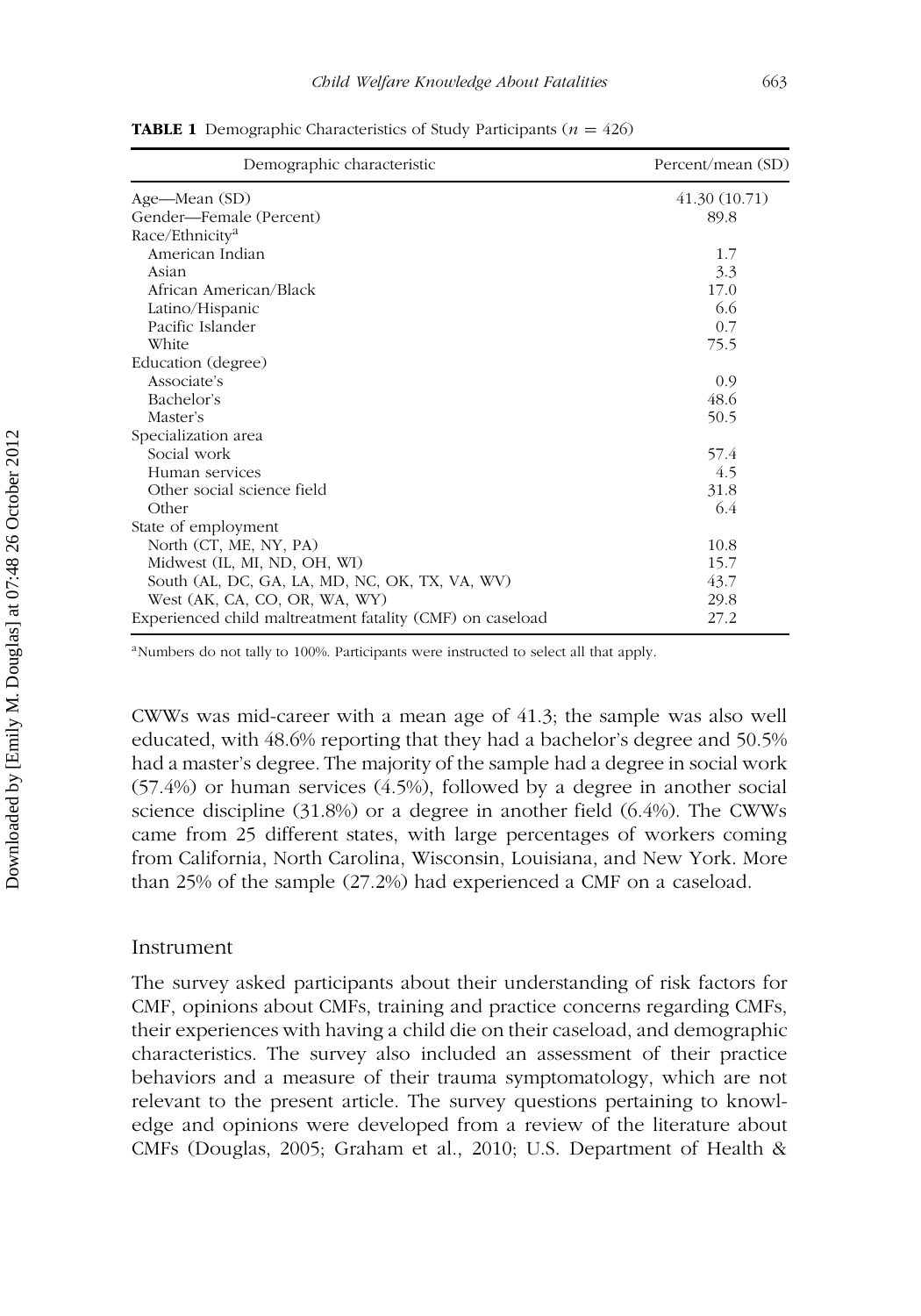Human Services, 2011), much of which was presented in literature review for this study. Specifically, the instrument was designed to ask about five different types of risk factors and knowledge concerning CMFs: (1) child risk factors, (2) parental risk factors, (3) parent-child relationship risk factors, (4) household/environment risk factors, and (5) maltreatment classification for children's deaths and perpetrator relationship to victim. The survey was pretested on a small sample of caseworkers and supervisors in Massachusetts and Texas before full implementation. At the start of the survey, participants were introduced to the topic of the study and given the definition that is used by the National Child Abuse and Neglect Data System:

For clarification, a child maltreatment fatality (CMF) is: ''a child dying from abuse or neglect, because either (a) the injury from the abuse or neglect was the cause of death, or (b) the abuse and/or neglect was a contributing factor to the cause of death.''

Further, before addressing the questions relevant to this article, workers were given the following set of instructions:

Child maltreatment fatalities, (CMFs), or when children die from maltreatment have been receiving increasing levels of attention in the past few decades. There is still much to be learned, however, and we want to know what your experiences have taught you about CMFs. Some of the questions address which children might be more or less at risk. Other questions address who might be responsible when a child dies and is known to protective services. Please don't worry about answering these questions ''correctly.'' We want to know your most honest thoughts, perceptions, and opinions on this important topic.

This article describes the results for 25 questions from the CMF-POCHIWP study. Eight questions asked about worker demographic characteristics and whether they had experienced a CMF on their caseload, including: age, gender, race/ethnicity, education level, educational specialization, and the state in which they currently work. The survey included questions about worker knowledge or risk, their opinions about CMFs, and their practice experiences/concerns with regard to CMFs. All of these questions asked CWWs to rate the extent to which they agreed with each statement on a scale of 1–4, where 1 = Strongly Disagree, 2 = Disagree, 3 = Agree, and 4 = Strongly Agree. Most questions, nine, concerned workers' knowledge of the parent, child, parent-child relationship, and household risk factors for CMF. For example, "Families that move a lot are more likely to suffer a CMF," and ''Parents who kill their children often have inappropriate age expectations of their children.'' Specifically, four questions targeted parental risk factors; one targeted child factors, two targeted household factors, and a final two targeted the parent-child relationship. Further, six questions were posed as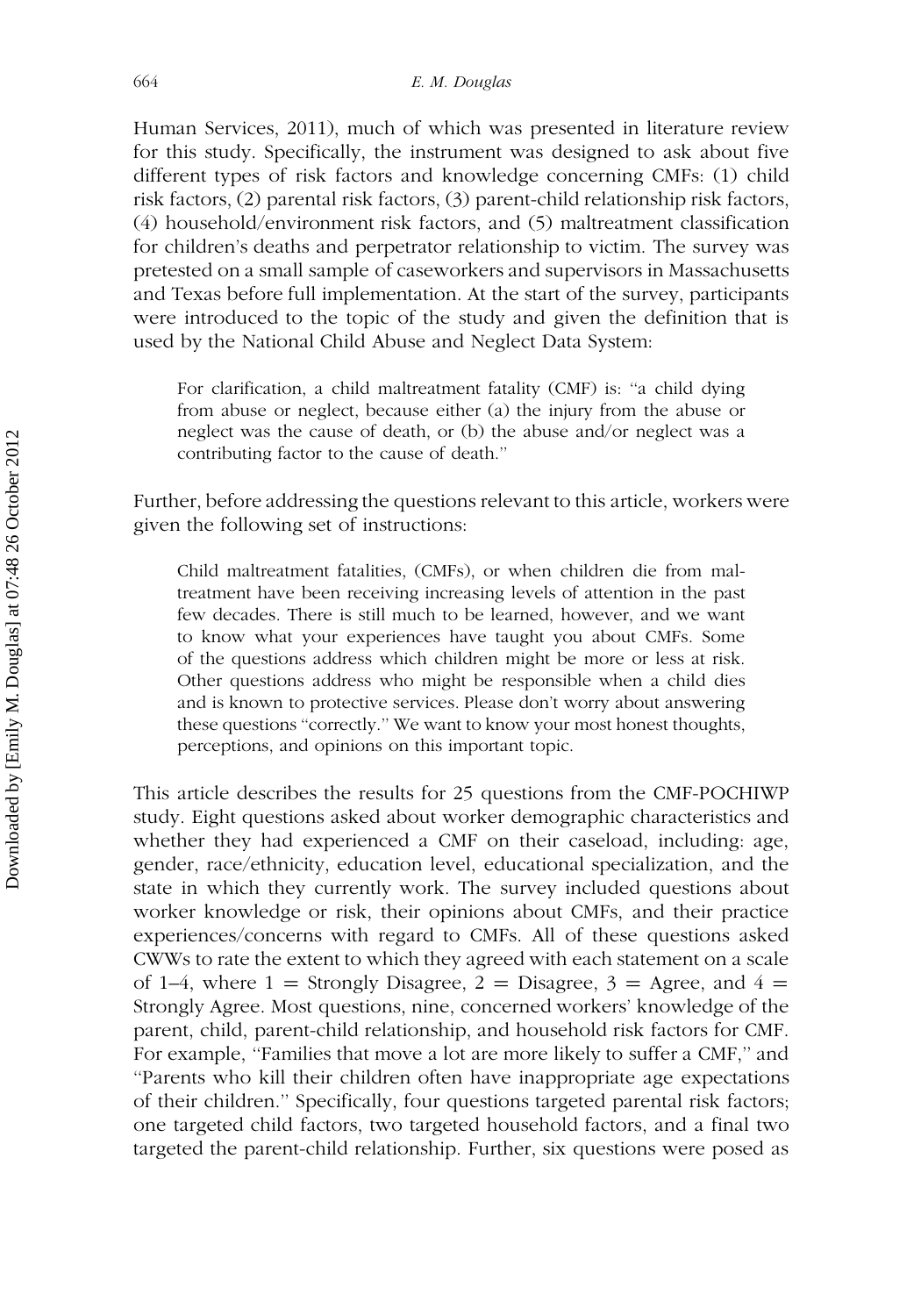accurate statements; three were posed as false statements so that workers could not simply agree with each statement. Three questions addressed workers' opinions, such as, ''Children who are killed by their caregivers aren't really any different from other children in the child welfare system. It's a freak occurrence that could happen to any of our children.'' An additional three questions focused on practice concerns, such as ''I worry that a child on my caseload will die,'' and ''When I work with a family, I look for signs that might cause a child to die.'' Finally, one question focused on receipt of training: ''I have received training on CMFs,'' which was the basis of comparison for level of knowledge. Finally, one open-ended question was posed to the workers at the end of the survey: ''What can the child welfare profession do to better prevent future child maltreatment fatalities?''

### Data Analysis

#### QUANTITATIVE ANALYSIS

To aid in the ease of interpretation, the responses to questions were dichotomized: where Strongly Agree/Agree with statement  $= 1$  and Strongly Disagree/Disagree  $= 0$ . This permitted one to determine the percent of CWWs who correctly identified each risk factor. A  $2 \times 2$  chi-square analysis, with significance testing, was also completed to compare responses between workers who had received training and those who had not.

## QUALITATIVE ANALYSIS

Responses to the open-ended question were coded by a graduate research assistant, under the supervision of the author, using emergent content analysis (Stemler, 2001). We initially developed codes using the first 50 openended responses. All of the responses were then categorized using those codes, revising them and/or establishing new ones to more accurately capture the essence of the responses. Any responses that were unclear were discussed until agreement was reached. Codes that had similar content were consolidated into larger response categories, for example, ''conducting comprehensive assessment'' and ''engaging with families more'' were collapsed into ''practice behaviors.''

## RESULTS

Table 2 displays CWWs' responses to questions pertaining to their knowledge, opinions, and concerns regarding CMFs. The far left column shows the full question that was asked; the second column indicates whether this question was accurate, opinion, or experiential; the third column shows what percent agreed with the statement (even if it was false); columns four and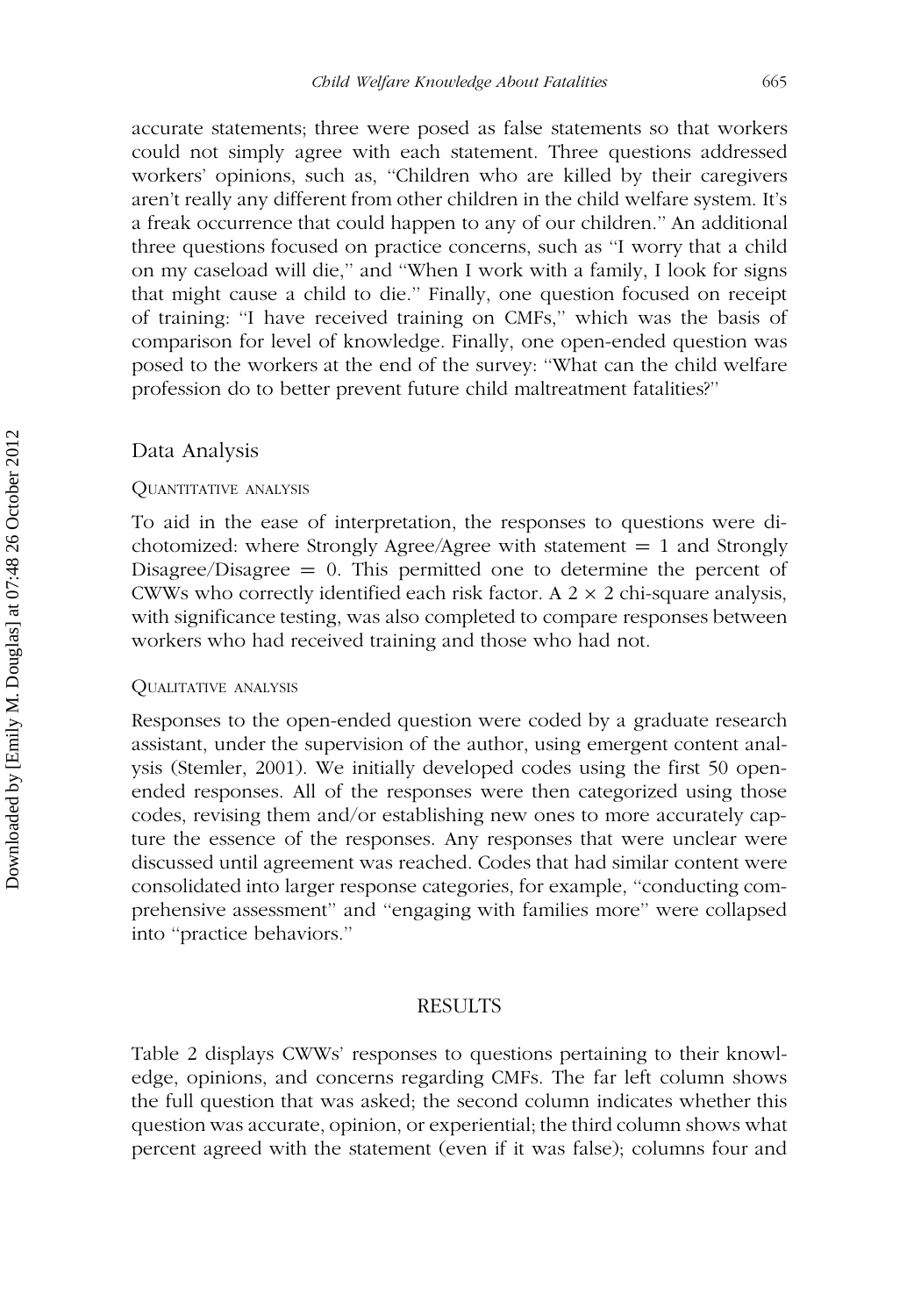| ֚֕֡                                       |
|-------------------------------------------|
|                                           |
| ֕<br>l<br>l                               |
| ١<br>Ó                                    |
| J<br>l                                    |
| ١                                         |
| l                                         |
| ł<br>J                                    |
| Ì                                         |
| ١<br>I<br>ļ                               |
| l<br>l                                    |
| ۱                                         |
| ١                                         |
| I                                         |
| l                                         |
| ֖֖֖֖ׅ֖֧ׅ֧֚֚֚֚֚֚֚֚֚֚֚֚֚֚֚֚֚֚֚֚֚֚֚֚֚֚֚֚֚֡֝֝ |
| Ï<br>٦                                    |
|                                           |
|                                           |
| i                                         |
| l                                         |
|                                           |
| ١                                         |
|                                           |
|                                           |
|                                           |
|                                           |
|                                           |
| ļ                                         |

TABLE 2 Child Welfare Workers' Knowledge of Risk Factors for and Practice Concerns Regarding Child Maltreatment Fatalities (CMFs) TABLE 2 Child Welfare Workers' Knowledge of Risk Factors for and Practice Concerns Regarding Child Maltreatment Fatalities (CMFs)

|                                                                                                                                                                                                    |                                                       |                                    |                                            | Received training on CMF                            |                                             |
|----------------------------------------------------------------------------------------------------------------------------------------------------------------------------------------------------|-------------------------------------------------------|------------------------------------|--------------------------------------------|-----------------------------------------------------|---------------------------------------------|
| Question <sup>a</sup>                                                                                                                                                                              | experiential,<br>or opinion<br>Statement<br>accurate, | who agree<br>workers<br>$%$ of all | who agree<br>received<br>training<br>% who | not receive<br>$%$ who did<br>who agree<br>training | $\chi^2$                                    |
| Most parents who kill their children do not have mental health problems,<br>Mothers are the ones who are most likely to kill their children<br>diagnosed or otherwise<br>Knowledge of Risk Factors | Accurate<br>False                                     | 20.0<br>19.4                       | 21.9<br>22.2                               | $13.5$<br>$10.6$                                    | $3.63$ **                                   |
| Most children are usually killed by physical abuse (as opposed to neglect or<br>another type of maltreatment)                                                                                      | False                                                 | 58.4                               | 59.7                                       | 55.4                                                | $\widetilde{6}$                             |
| Children are most likely to be killed by a non-family member (such as<br>mother's boyfriend)                                                                                                       | False                                                 | 62.3                               | 63.2                                       | 60.2                                                | 33                                          |
| Parents who kill their children often have inappropriate age expectations of<br>Younger children are more at-risk for CMFs than older children                                                     | Accurate<br>Accurate                                  | 93.6<br>86.0                       | 87.0<br>94.1                               | 92.0<br>83.2                                        | $\widetilde{\mathcal{S}}$<br>$\overline{0}$ |
| Parents who kill their children probably saw their child as "difficult" or ill<br>their children                                                                                                   | Accurate                                              | 71.3                               | 72.1                                       | 69.0                                                | .37                                         |
| behaved in general                                                                                                                                                                                 |                                                       |                                    |                                            |                                                     |                                             |
| Children are more at risk for a fatality when they have non-family members<br>living in their homes with them                                                                                      | Accurate                                              | 61.4                               | 63.0                                       | 58.2                                                | .78                                         |
| Families that move a lot are more likely to suffer a CMF<br>Opinions about CMFs                                                                                                                    | Accurate                                              | 47.0                               | 44.8                                       | 55.0                                                | $3.37*$                                     |
| I am not sure that I know what the risk factors are for a CMF                                                                                                                                      | Opinion                                               | 14.4                               | 7.6                                        | 32.7                                                | 41.98***                                    |
| Children who are killed by their caregivers aren't really any different from<br>I would like additional training about the risk factors for CMFs <sup>a</sup>                                      | Opinion<br>Opinion                                    | 39.4<br>90.1                       | 40.7                                       | 36.3                                                | 99.                                         |
| other children in the child welfare system. It's a freak occurrence that<br>could happen to any of our children                                                                                    |                                                       |                                    |                                            |                                                     |                                             |
| Practice Experiences and Concerns Regarding CMFs<br>I worry that a child on my caseload will die                                                                                                   | Experiential                                          | 71.7                               |                                            |                                                     |                                             |
| When I work with a family, I look for signs that might cause a child to die                                                                                                                        | Experiential<br>Experiential                          | 28.2<br>92.5                       | 70.7<br>94.0                               | 75.3                                                | .76<br>3.76*                                |
| A parent on my caseload once told me that s/he might kill her/his child(ren) <sup>b</sup>                                                                                                          |                                                       |                                    |                                            |                                                     |                                             |
| $\ddot{\phantom{a}}$                                                                                                                                                                               |                                                       |                                    |                                            |                                                     |                                             |

<sup>a</sup>Questions are presented here as they were in the questionnaire.<br><sup>b</sup>There was no reason to believe that responses to this question would vary by receipt of training. Significance testing was not conducted.<br>\*p  $\leq$  .10; <sup>a</sup>Questions are presented here as they were in the questionnaire.<br><sup>b</sup>There was no reason to believe that responses to this question would vary by receipt of training. Significance testing was not conducted.  ${}^*\!p \leq .10; {}^*\!{}^*\!p \leq .01; {}^*\!{}^*\!{}^*\!p \leq .001.$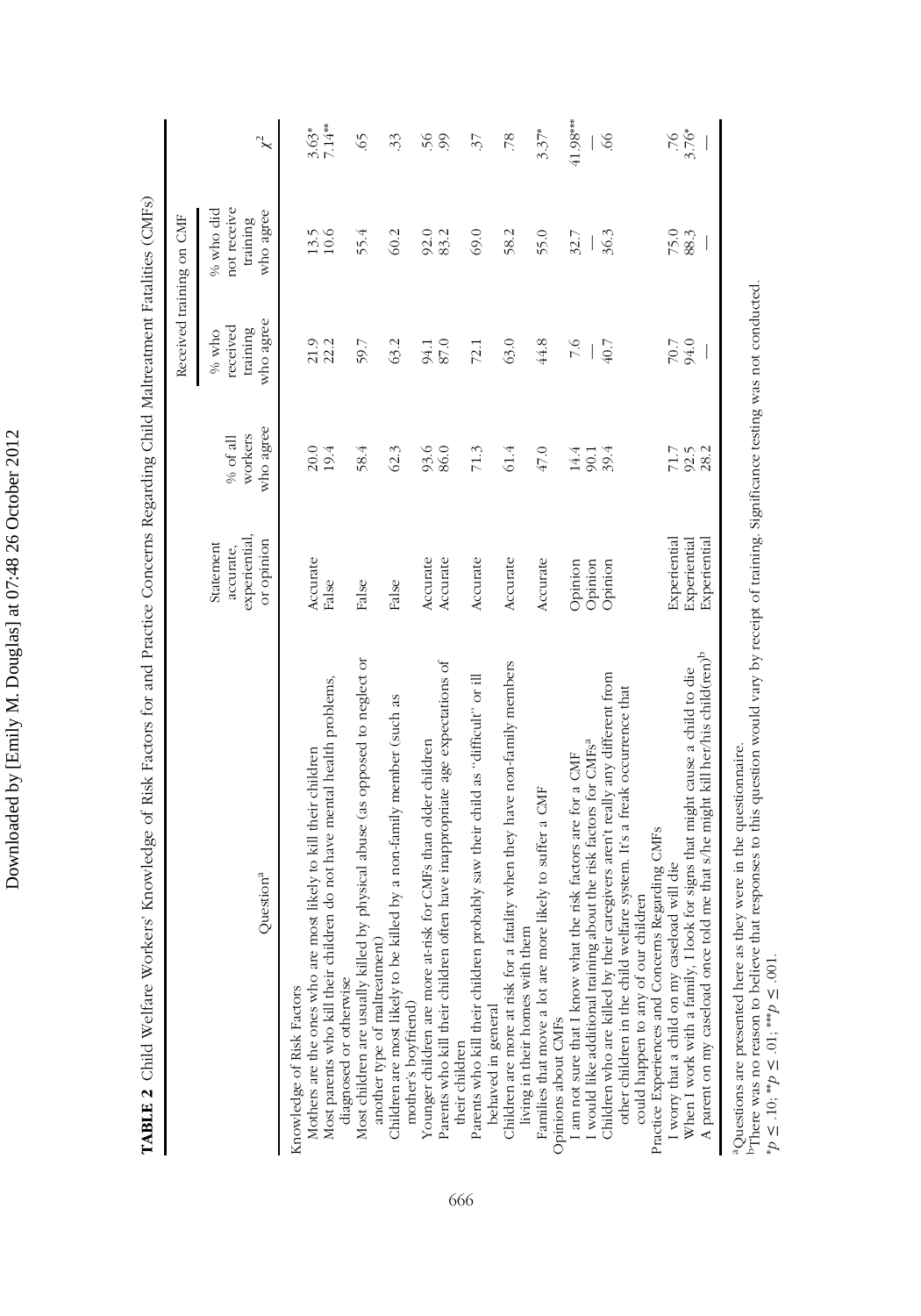five compare results between those with and without training; the final right column displays whether those differences were statistically significant as indicated by chi-square analysis. Almost three-quarters, 72.8%, of the sample reported receiving training about risk factors for CMFs. This variable was used to compare results between respondents.

## Knowledge of Risk Factors and Influence of Training

CWWs knowledge concerning risk factors for CMFs, varies considerably. Workers were most knowledgeable about risk factors concerning children's age, parental mental health, and the parent-child relationship (having ageinappropriate expectations of their children). There were large gaps in some areas of knowledge, such as the perpetrators of CMFs and their relationships to the victims, most prevalent cause of death, and environmental/household risk factors.

The final column of Table 2, where the chi–square analyses are presented, indicates that the receipt of training had minimal effect of level of knowledge. The only knowledge area which rose to statistical significance  $(p \leq .05)$  was associated with a less accurate knowledge. CWWs who had received training were more than twice as likely to erroneously agree that parental mental illness is not a risk factor for CMFs. The receipt of training produced a trend toward significance in recognizing that mothers are more likely responsible for their children's deaths, and that families who move are more likely to suffer a CMF. Despite this finding, only 14.4% of CWWs agreed that they might not know risk factors for CMFs; those who had received training on CMFs were significantly less likely to agree with this statement.

## Opinions and Practice Concerns

Approximately 40% of the sample believed that a CMF is a freak occurrence that can happen to any children in the child welfare system. Approximately 72% of the sample reported worrying that a child on her/his caseload will die and 92.5%, reported assessing for potential risk of fatality when working with families. There was a trend toward significance that those who had received training were more likely to assess for risk factors. More than a quarter (28.2%) reported that a parent once disclosed the potential intent to kill her or his children. The vast majority of the sample, 90.1%, reported wanting more training about the risk factors for CMFs.

## Areas for Prevention

Workers were also asked to volunteer their own opinions about what the child welfare profession could do to prevent CMFs. The content analyses resulted in eight categories of prevention: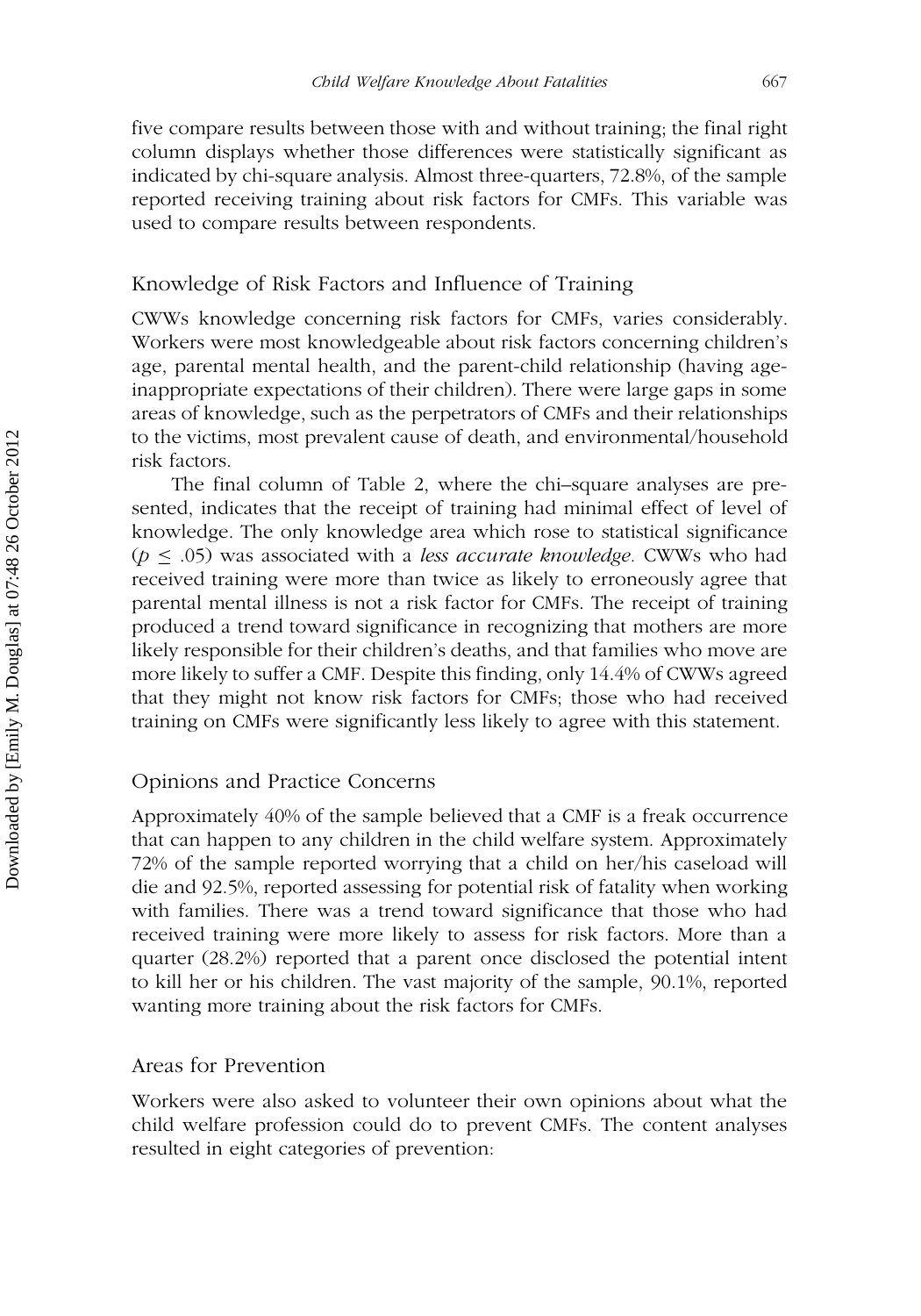- 1. Child welfare workforce—smaller caseloads, need for more competent workers ( $n = 78$ , 18.31%): Keep workers from carrying high case loads so that they have the time to give each case the consideration it deserves; and We need to be able to get rid of problem workers so that the good workers do not have to be hand selected to carry the most difficult cases and the highest numbers. It is impossible to get rid of problem workers. They are protected.
- 2. Increase training for workers—training about risk factors ( $n = 66, 15.49\%$ ): More training for sure. Our agency holds Roundtables for difficult cases. This is very helpful. It makes you feel like you are not alone; and More trainings on risk factors and community education of risk factors.
- 3. Public education—education about healthy relationships, child welfare work ( $n = 61$ , 14.55%): Inform the media and the public about the importance of the needs to protect children and that all community agencies need to better work together without shame and or blame; and More education on how to parent and interact rather than focus on discipline.
- 4. Practice behaviors—conducting comprehensive assessment, engaging family more ( $n = 35$ , 8.22%): Stress the need for face to face contact with all household members; and Do a full social work assessment at each home call. Do not assume that you know the family and therefore know the current risk level. Also, take all referrals and/or new info seriously. Do not make up your mind about the outcome prior to investigating.
- 5. Resources/Services for families—expanded services for vulnerable families ( $n = 33$ , 7.75%): Provide more intervention services for parents. Education of parents to learn healthier ways to relieve stress, choose a healthier partner, and what defines a healthy relationship and an unhealthy, abusive relationship. More parenting classes that teach developmental levels of children and what risks there are at certain ages; and We need preventative services that involves [sic] community and community partners [sic] especially mental health problems.
- 6. More supervision and support for workers—more guidance on how to handle high risk cases ( $n = 26$ , 6.10%): Teach team decision making models so there is shared responsibility when return home of children is in question; and There is a constant feeling of not being supported by administration, never being able to catch up, etc. If we are dealing with this stress, we can't be as alert to potential problems. We also develop an [sic] ''don't care'' attitude, which could contribute to a child's death. It's not that we don't care if a child dies or is maltreated (we do!) but we can't do everything well!
- 7. Child welfare policy—changes in agency, county, or state child welfare policy ( $n = 24$ , 5.40%): Confidentiality laws surrounding child welfare and the inability to share case information with other resources such as public health, mental health, domestic violence professionals and pro-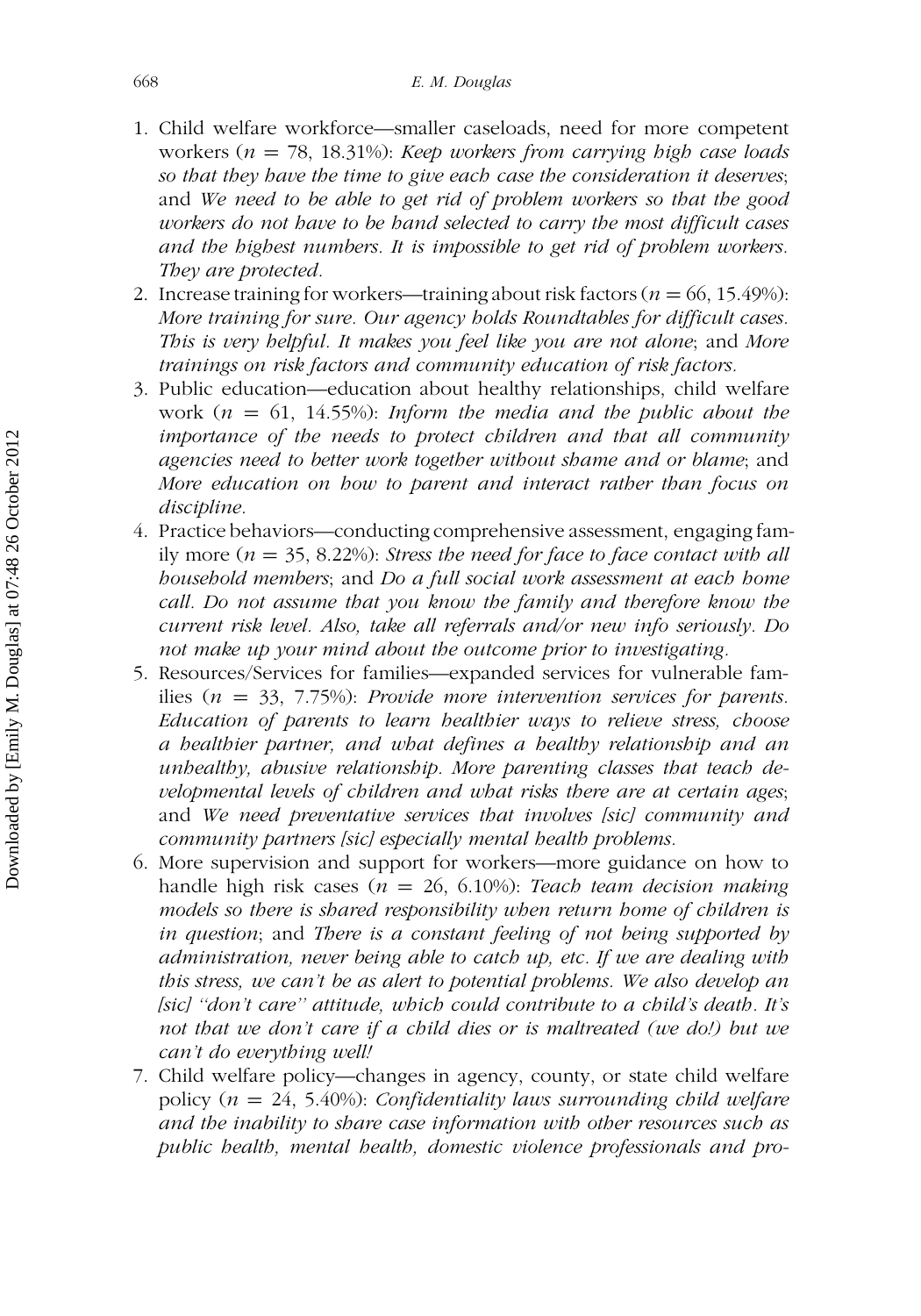bation/parole. This creates a lag in the intervention process and creates holes in the ability to accurately assess a family's situation; and Looking at gaps between county and state agencies and looking at gaps between county agencies. Look at how partners work together and communicate the needs of the family.

8. Research to better identify risk factors ( $n = 6, 1.41\%$ ): Continue research and share knowledge of risk factors or ''red flags'' that alert to risk of CMFs; and Data that supports [sic] risk factors associated with Child Fatalities. Data that supports [sic] preventative measures that reduce incident of child maltreatment.

## DISCUSSION

The purpose of this study was to assess CWWs' readiness to act as agents of prevention concerning CMFs. Specifically, it examined the knowledge, opinions, and practice concerns of CWWs with regard to CMFs, and explored whether the receipt of training influenced knowledge of risk factors and practice concerns. Workers' knowledge of risk factors for CMFs varied considerably, and the receipt of training had a minor impact of level of knowledge. Most CWWs worried that a child will die on their caseloads; they actively assessed for risk, but also reported wanting additional training.

## Training

Approximately 75% of the sample reported having received training on CMFs. However, 14% of the sample reported feeling insecure in their level of knowledge concerning risk factors for fatality. Workers who had received training were more likely to have confidence in their knowledge. The literature has addressed child welfare training in general (Antle et al., 2009; Franke, Bagdasaryan, & Furman, 2009; Keys, 2009) but has not covered training for maltreatment fatalities, so it is difficult to know if this finding is representative of all workers. It is also not clear if this training was provided during pre-service training or through special workshops or conferences. The vast majority of workers (90%) reported wanting more training about risk factors for fatalities.

## Knowledge of Risk Factors

There was a wide range in knowledge of risk factors for CMFs. Workers were most knowledgeable about children's age as a risk factor and also that parents of fatality victims often have age-inappropriate expectations of their children. Workers had considerably less knowledge concerning parental and perpetrator risk factors. Depending on the phrasing of the question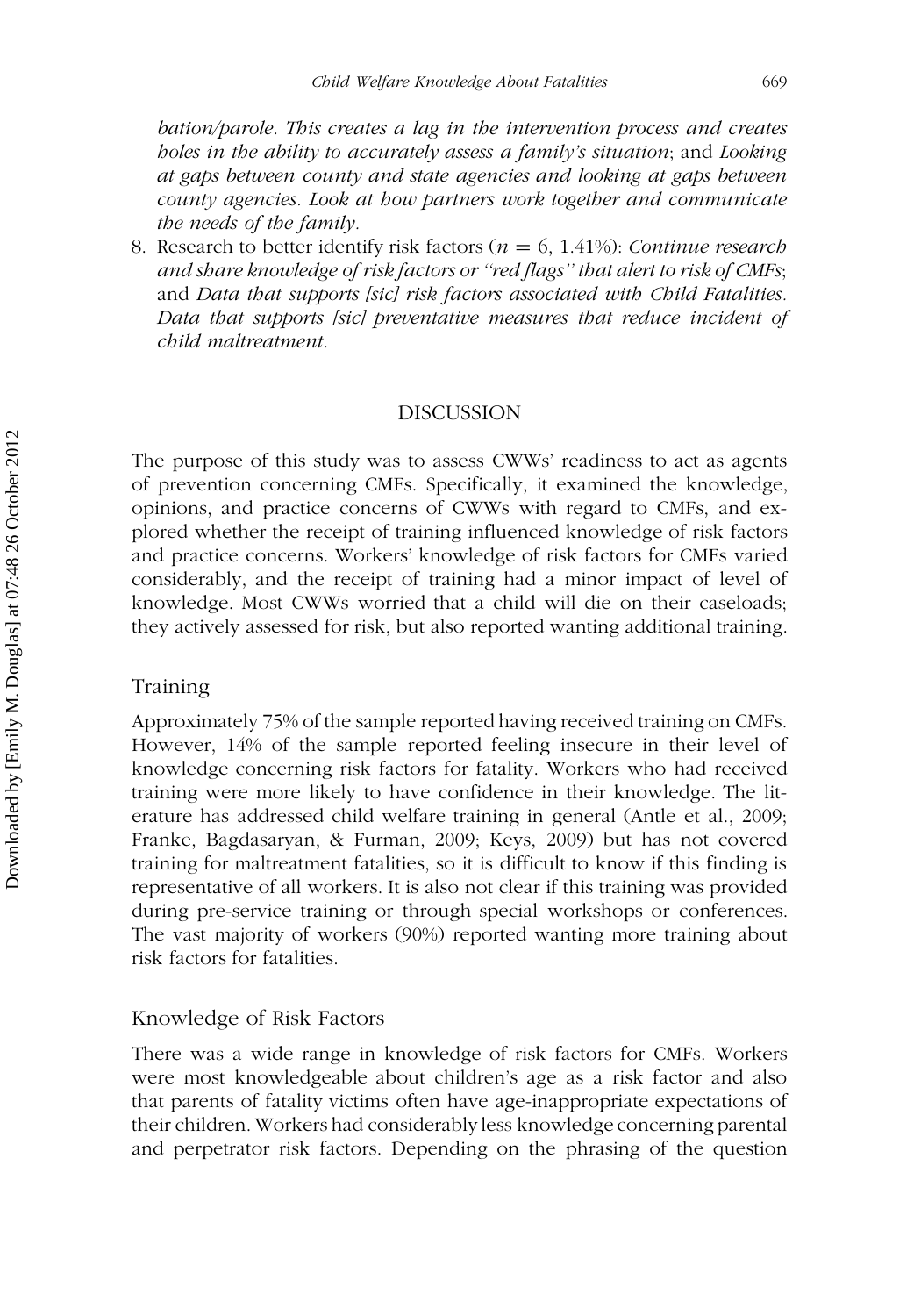only approximately 20% to 33% of the sample accurately identified the most common perpetrator of CMFs (mothers), and less than 50% of the sample accurately identified the method by which children most commonly die (neglect). The results of this analysis indicate that workers appeared to believe that children are most commonly killed by non-family members and a small majority believed that they mostly die as a result of physical abuse. Research on CMFs is still developing, but two of the most consistent findings of research on child welfare-related fatalities are that mothers are most often the perpetrators of maltreatment fatalities and that the most common cause of death is neglect. As noted in the introduction to this article, in 2009 parents were the perpetrators of CMFs in 76% of cases; mothers were responsible for the deaths, either solely or in combination with another person in 60% of cases; fathers were responsible in 39% of cases (U.S. Department of Health & Human Services, 2010). Further, neglect was a cause of death, either solely, or in combination with other causes, in 67% of CMFs. It is possible that the phrasing of the survey questions influenced the answers that CWWs provided. The survey used the word kill, such as ''Mothers are the ones who are most likely to kill their children.'' It is possible that workers interpreted the word kill to mean action, as opposed to inaction. If the question had been phrased, ''Mothers are most often responsible for the deaths of their children,'' it is possible that respondents may have answered differently.

Knowledge concerning the risks of the parent-child relationship was more accurate. At least 71% of the sample accurately identified parent-child characteristics that would be considered risks. CWWs had less knowledge of household risk factors. Between 33% to 50% of the sample was inaccurate in their assessment of household risk factors.

Research from other professional fields shows that there is often limited knowledge about risk factors for a variety of other causes of fatalities. For example, only 20% of nighttime childcare centers follow the recommendations of the Centers for Disease Control and Prevention concerning placing babies ''back-to-sleep'' (Moon, Weese-Mayer, & Silvestri, 2003). Similarly, a study of health providers found that almost two-thirds of the sample reported not knowing the causes of or strategies for preventing still births (Ojofeitimi et al., 2009). Health care providers' knowledge concerning the lethality of certain types of cancers is sometimes lacking (Rim et al., 2009), as is physicians' understanding of risk associated with youth taking antidepressants (Cordero, Rudd, Bryan, & Corso, 2008), and providers' knowledge of youth suicide (Baber & Bean, 2009). Thus, to the extent that this study is representative of CWWs in general, they are not alone in their misunderstanding concerning risks for fatality, but their lack of knowledge is a reason to provide more education.

Training did not have an important influence on the level of knowledge that workers had concerning CMFs. There were several trends toward significance, but the only statistically significant difference concerned knowledge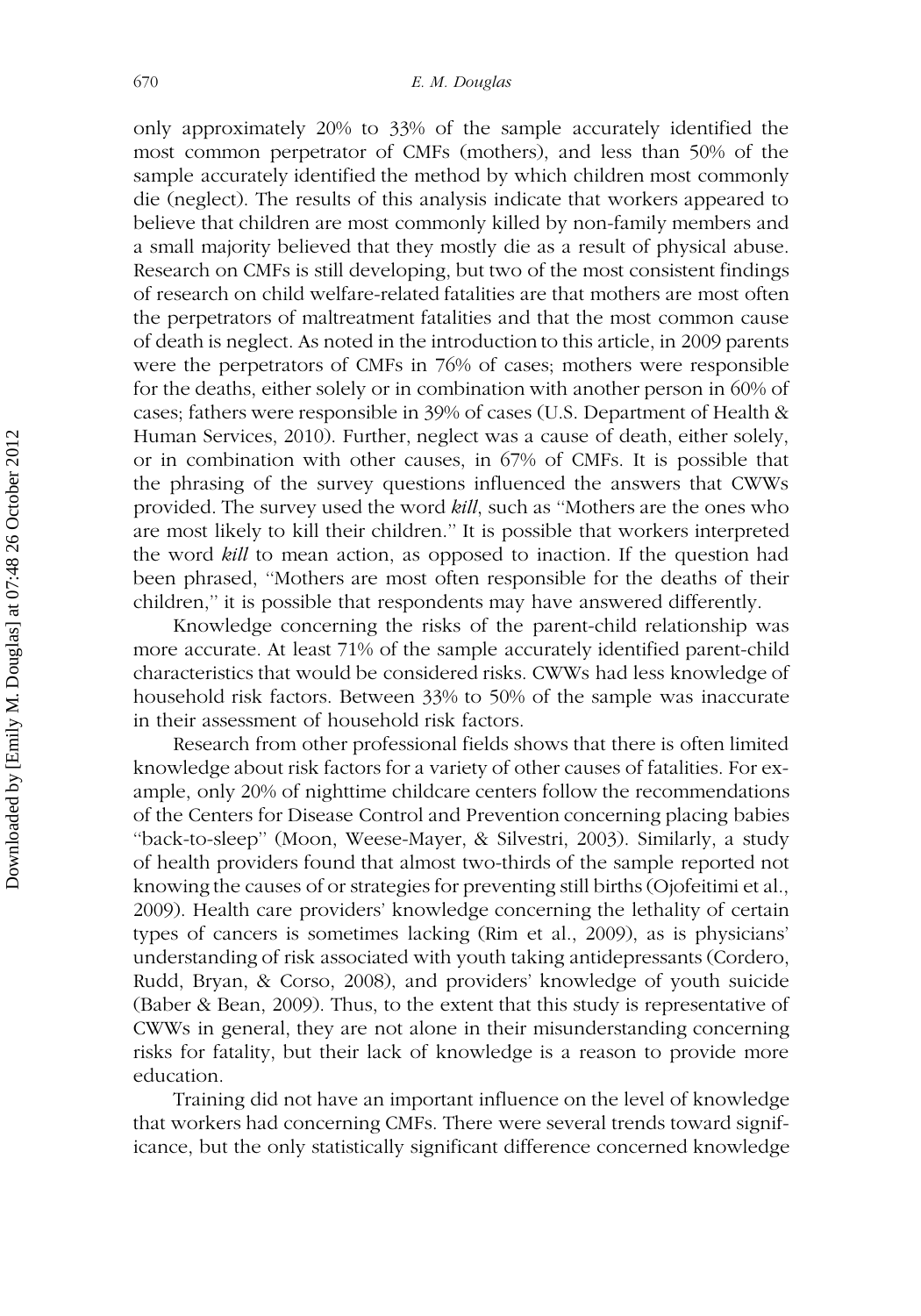of mental health problems as a risk factor of fatalities. Workers who had received training were *less likely* to accurately identify this as a risk. Further research is needed to either replicate this finding or to better understand the meaning behind this result. The child welfare profession, in general, is increasing research on training and this is another area which deserves increased attention (Collins, Amodeo, & Clay, 2008; Curry, McCarragher, & Dellmann-Jenkins, 2005; Franke et al., 2009).

## Opinions About CMFs

The survey also asked if workers thought that children who died were ''the same'' as children who did not die, and that CMF is a freak event that could happen to any child involved in the child welfare system. Approximately 40% of workers agreed with this statement and receipt of training did not have an impact on this belief. This question was included as an opinion; there is no research that indicates the extent to which children who die are ''the same'' or ''different.'' That said, some research reports children who are killed are seen as being more difficult than children who do not die (Chance & Scannapieco, 2002; Graham et al., 2010). This might be an indicator that children who die are indeed ''different,'' at least, according to their parents. This particular finding may have important implications for practice, however. Workers who believe that a CMF is a freak occurrence may be less likely to see themselves as agents of prevention, less likely to assess for risk and to take action when it is warranted. Further, the literature does support a relationship between attitudes/beliefs and practice behaviors (Arad-Davidzon & Benbenishty, 2008; Smith, 2008). Thus, better understanding workers' attitudes concerning CMFs and their practice behaviors is an area for future research.

### Practice Concerns

Almost three-quarters of workers in this sample worried that a child on their caseload will die and the vast majority reported assessing for risk of fatality when they work with families. These findings did not vary based on the receipt of training by the worker.

A substantial proportion of workers, 28%, had a parent disclose a potential intent to kill his or her child. This study is the first time that this practice event has been measured, thus it is impossible to know if this finding is consistent with other research. The finding is, however, alarming and speaks to many of the high-risk and complex family situations that child welfare professionals encounter. Future researcher may want to explore how workers respond in such situations: did they consult with a supervisor, conduct another risk assessment, make a safety contract with the parent, remove the children, etc.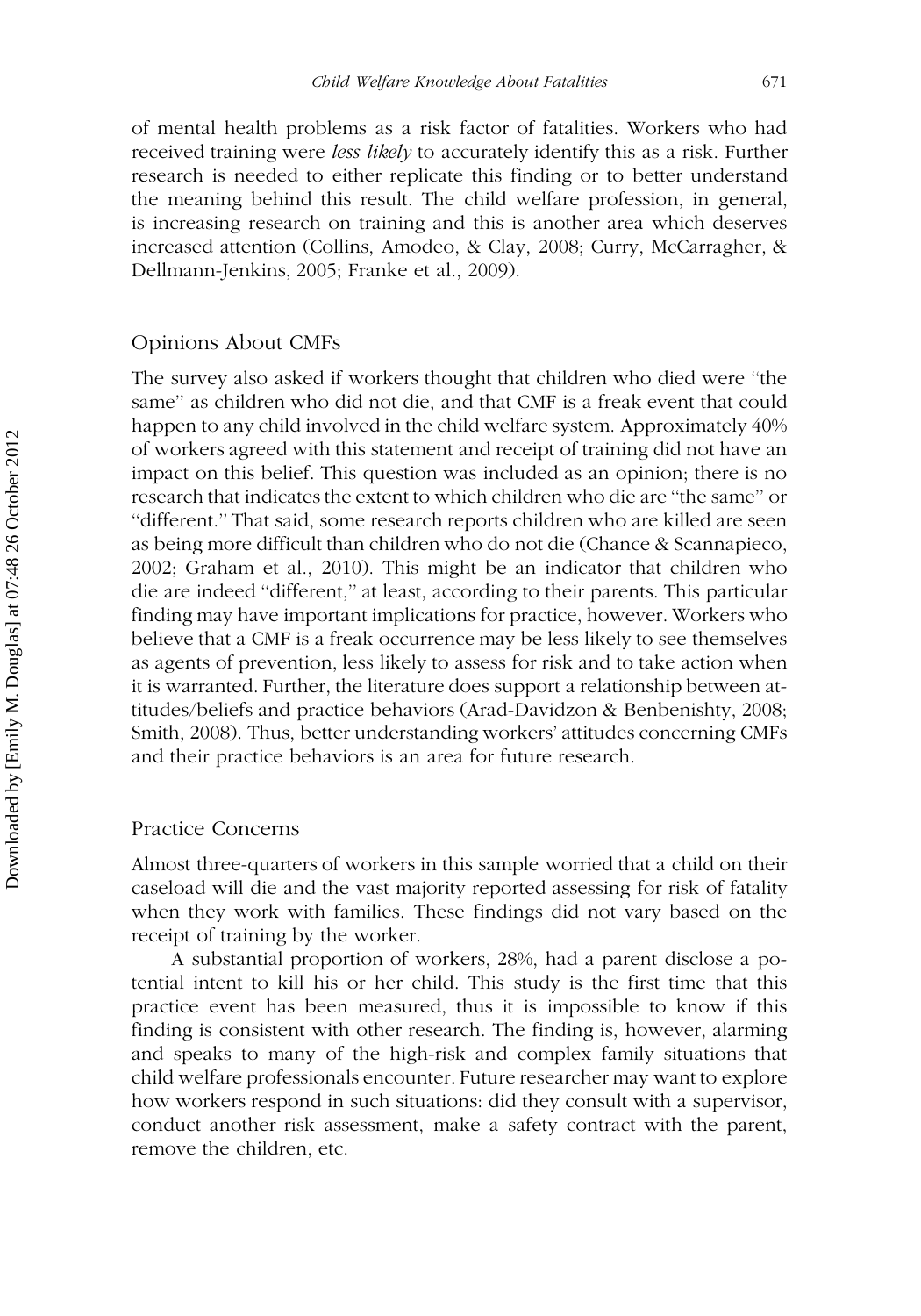## Limitations

This study is not without limitations. First, it is based on a convenience sample of CWWs and is not representative of all workers nationwide or workers in their respective states. The sample is, however, similar to a national sample of CWWs (Barth et al., 2008). The sample for the present study has a lower proportion of male participants, is less racial/ethnically diverse, and is better educated than compared to a national sample of workers. Second, the workers who were recruited by agency directors or the workers themselves could have a special interest in CMFs, which may influence the findings of this study. Third, this survey addressed some of the risk factors for fatalities, but not all. Fourth, there was a low response rate on the open-ended questions pertaining to suggested areas for prevention. This may reflect workers' limited time to devote to research inquiries or because it was one of the final questions on the survey. Fifth, this study, assessed for the influence of training on workers' knowledge. The survey did not inquire about the extent of training, how long ago it took place, the duration, or method of training. Finally, as previously noted, the wording of some of the survey questions could have influenced the way workers interpreted the questions. For example, using the word *kill* instead of the phrase *responsible* for death may have implied action versus inaction, as might be suggested in neglect cases.

## CONCLUSION AND RECOMMENDATIONS

This study is the first to assess the knowledge, training, opinions, and practice concerns of CWWs concerning CMFs. The results of this multi-state study indicate that the majority of workers received training, but the vast majority of the sample would like additional training on risk factors for fatalities. Based on the findings of this study, knowledge concerning risk factors for maltreatment fatalities should be improved. The largest deficits were in areas of parent risks, household risks, and the manner by which children die. Workers were more accurate in their knowledge concerning the parent-child relationship and the age of the child as a risk factor. The receipt of training was not related to workers' level of knowledge or practice concerns. The following recommendations are offered to both researchers and practitioners.

## For Members of the Research Community

CMFs have been studied decades and yet knowledge concerning risk for CMFs and the efficacy of prevention efforts is in its infancy. For example, there is still a need to learn if there are differences in risk factors among children who are known and unknown to protective services so that other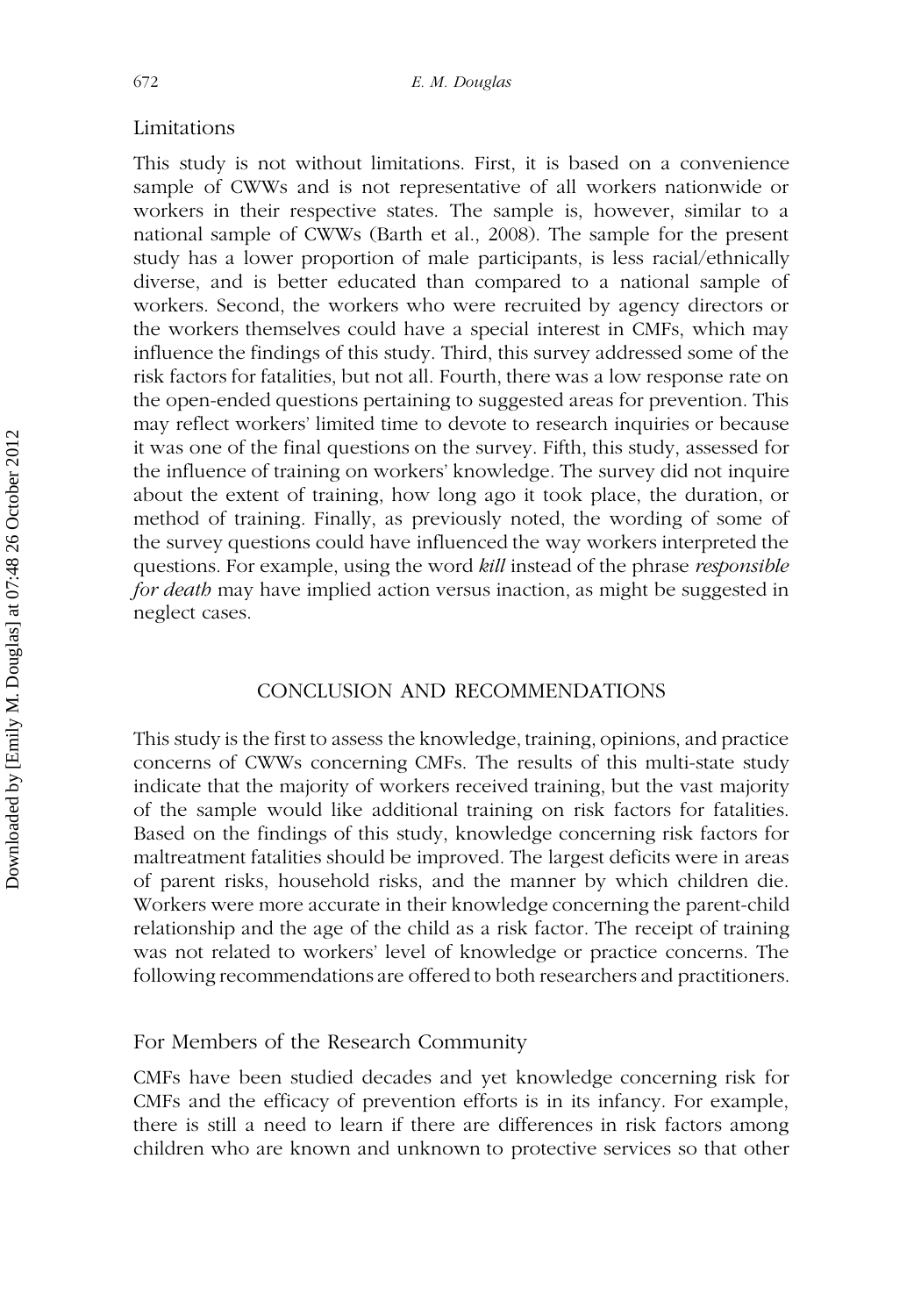providers can assess for potential fatality. Further, research on workers' knowledge, opinions, and practice concerns should be replicated and expanded so that we can better understand how these factors may, or may not be related to CMFs. Research which examines the effectiveness of training models and if which trainings may result in a higher level of knowledge would also be an excellent addition to the field. Finally, the field might consider how workers respond when faced with high levels of risk for fatality or when a parent discloses the potential to harm her or his children. Better understanding these practice behaviors may help to keep more children safe.

## For Members of the Practice Community

The results of this study indicate that there may be serious deficits in CWWs' knowledge of risk factors for CMF. These deficits are not the fault of individual workers or supervisors, but rather reflect a larger systems problem. It is possible that the knowledge of some workers' may be driven in large measure by what is featured in the media, as opposed to evidence that is produced by research. Approximately 90% of workers in this study wanted additional training on risk factors for CMFs. Practicing without adequate knowledge places children at risk and also places CWWs in difficult professional situations, where they may be unprepared for the work that they encounter, and unable to be effective agents of prevention.

## For Both the Research and Practice Communities

This exploratory study provides the first glimpse into CWWs' understanding of risk factors and of their practice experiences concerning CMFs. Knowledge of risk factors is, of course, only a first step in preventing CMFs. In addition to knowledge, the assessment tools that are used by CWWs may also need to be examined to ensure that they adequately capture risk for CMFs. The field would want to ensure that they serve to bridge any gaps in knowledge by providing direction and guidance for all workers, or for when our background, education, and training has been limited. Further, both the practice and research communities will benefit from better knowledge about the effectiveness of trainings within the profession. The field has incomplete information concerning how workers respond when they are faced with risk for fatality and why they pursue any particular course of action. These areas of child welfare practice may be as important, if not more important than our understanding of worker knowledge, and they deserve attention by researchers and practitioners alike. Recent attention to CMFs by both the U.S. Congress (2011) and the U.S. Government Accountability Office (2011) make this an excellent time to focus on maltreatment fatalities through increased resources and to better integrate our knowledge with training for developing and current child welfare professionals.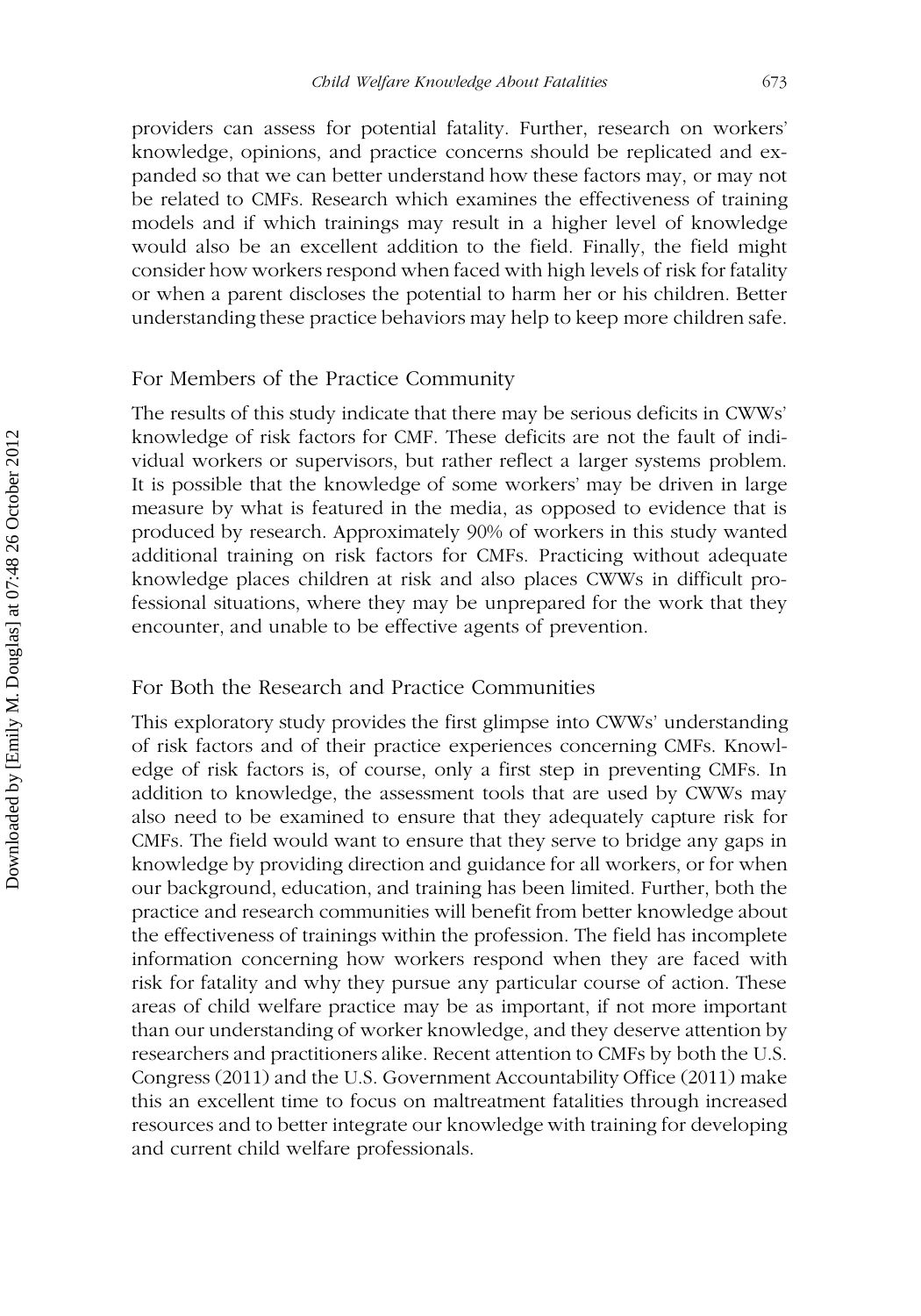## REFERENCES

- Anderson, R., Ambrosino, R., Valentine, D., & Lauderdale, M. (1983). Child deaths attributed to abuse and neglect: An empirical study. Children and Youth Services Review, 5(1), 75–89.
- Antle, B. F., Frey, S. E., Sar, B. K., Barbee, A. P., & van Zyl, M. A. (2009). Training the child welfare workforce in healthy couple relationships: An examination of attitudes and outcomes. Children and Youth Services Review, 32(2), 223–230.
- Arad-Davidzon, B., & Benbenishty, R. (2008). The role of workers' attitudes and parent and child wishes in child protection workers' assessments and recommendation regarding removal and reunification. Children and Youth Services Review, 30(1), 107–121.
- Ayre, P. (2001). Child protection and the media: Lessons from the last three decades. British Journal of Social Work, 31(6), 887–901.
- Baber, K., & Bean, G. (2009). Frameworks: A community-based approach to preventing youth suicide. Journal of Community Psychology, 37(6), 684–696.
- Barth, R. P., Lloyd, E. C., Christ, S. L., Chapman, M. V., & Dickinson, N. S. (2008). Child welfare worker characteristics and job satisfaction: A national study. Social Work, 53(3), 199–209.
- Berkowitz, C. D. (2008). Child abuse recognition and reporting: supports and resources for changing the paradigm. Pediatrics, 122 (Suppl 1), S10–S12.
- Beveridge, J. (1994). Analysis of Colorado child maltreatment fatalities. Colorado's Children, 13(2), 3–6.
- Chance, T. C., & Scannapieco, M. (2002). Ecological correlates of child maltreatment: Similarities and differences between child fatality and nonfatality cases. Child and Adolescent Social Work Journal, 19(2), 139–161.
- Child Welfare Information Gateway. (2010). Infant safe haven laws summary of state laws. U.S. Department of Health & Human Services. Retrieved from http://www .childwelfare.gov/systemwide/laws\_policies/statutes/safehaven.pdf
- Collins, M. E., Amodeo, M., & Clay, C. (2008). Planning and evaluating child welfare training projects: Working toward a comprehensive conceptual model. Child Welfare, 87(5), 69–86.
- Cordero, L., Rudd, M. D., Bryan, C. J., & Corso, K. A. (2008). Accuracy of primary care medical providers' understanding of the FDA black box warning label for antidepressants. Primary Care & Community Psychiatry, 13(3), 109–114.
- Curry, D., McCarragher, T., & Dellmann-Jenkins, M. (2005). Training, transfer, and turnover: Exploring the relationship among transfer of learning factors and staff retention in child welfare. Children and Youth Services Review, 27(8), 931-948.
- Dallas Police. (1994). Crimes against children 1994: The 6th Annual Seminar Presented by the Dallas Police Department & the Dallas Children's Advocacy Center, Dallas, TX, August 31–September 2, 1994, Crimes Against Children 1994.
- Dias, M. S., Smith, K., DeGuehery, K., Mazur, P., Li, V., & Shaffer, M. L. (2005). Preventing abusive head trauma among infants and young children: A hospital– based, parent education program. Pediatrics, 115(4), e470–e477.
- Dinsmore, J. (1994). Child fatality review teams: Report of a National Training Teleconference. In S. Public Admin (Ed.), Child fatality review teams: Report of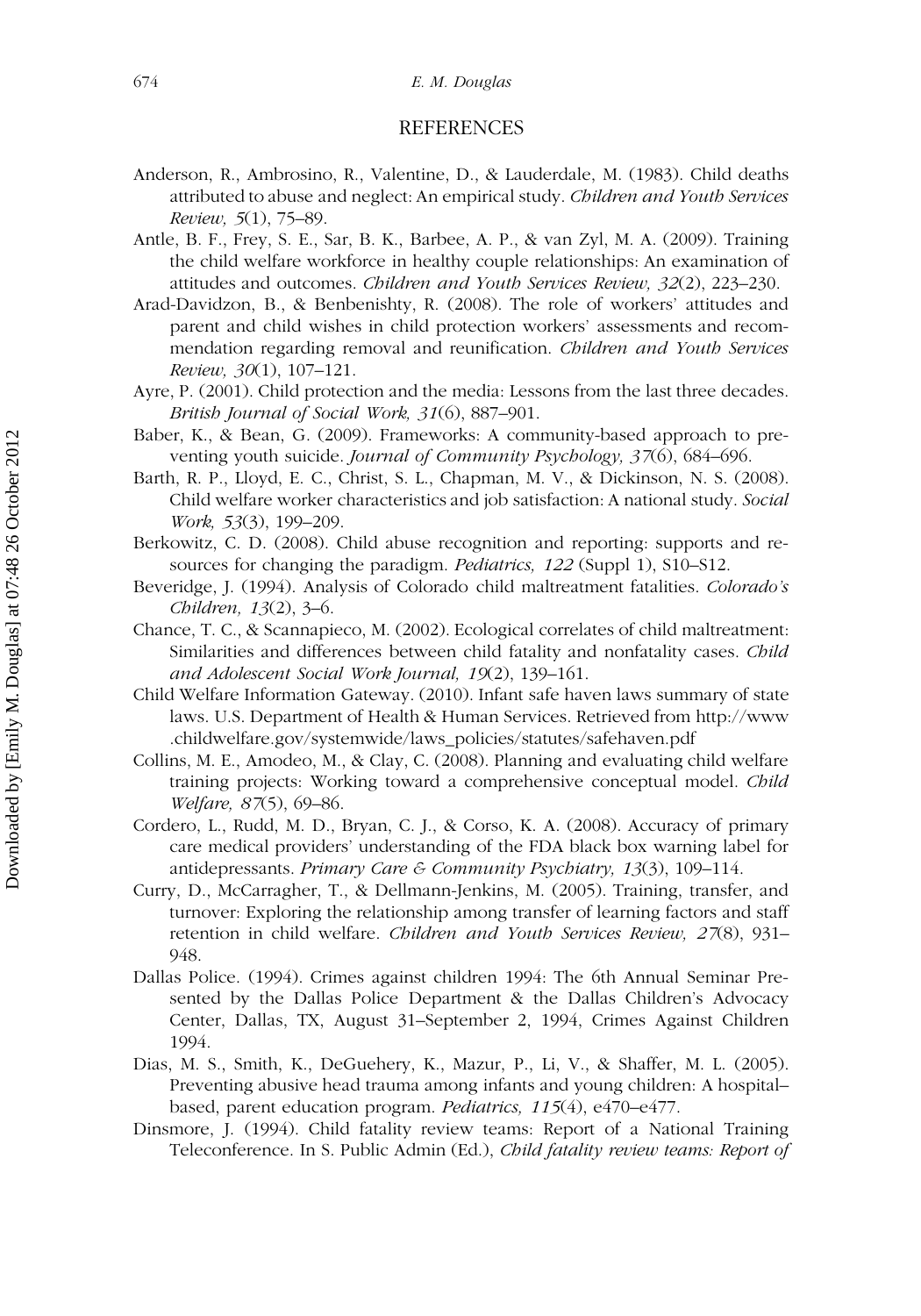a national training teleconference. Office of Juvenile Justice and Delinquency Prevention, U.S. Department of Justice.

- Douglas, E. M. (2005). Child maltreatment fatalities: What do we know, what have we done and where do we go from here? In K. Kendall-Tackett & S. Gaicomoni (Eds.), Child victimization (pp. 4.1–4.18). Kingston, NJ: Civic Research Institute.
- Douglas, E. M. (2009). Media coverage of agency-related child maltreatment fatalities: Does it result in state legislative change intended to prevent future fatalities? Journal of Policy Practice, 8(3), 224–239.
- Douglas, E. M., & Cunningham, J. M. (2008). Recommendations from child fatality review teams: results of a US nationwide exploratory study concerning maltreatment fatalities and social service delivery. Child Abuse Review, 17(5), 331– 351.
- Durfee, M. J., & Durfee, D. T. (1995). Multi-agency child death review teams: Experience in the United States. Child Abuse Review, 4, 377-381.
- Durfee, M., Durfee, D. T., & West, M. P. (2002). Child fatality review: An international movement. *Child Abuse & Neglect*, 26, 619–636.
- Durfee, M., Parra, J. M., & Alexander, R. (2009). Child fatality review teams. Pediatric Clinics of North America, 56(2), 379–387.
- Ewigman, B., Kivlahan, C., & Land, G. (1993). The Missouri fatality study: Underreporting of maltreatment fatalities among children younger than five years of age, 1983 through 1986. Pediatrics, 91(2), 330–337.
- Fein, L. G. (1979). Can child fatalities, end product child abuse, be prevented? Children and Youth Services Review, 1, 31–53.
- Franke, T., Bagdasaryan, S., & Furman, W. (2009). A multivariate analysis of training, education, and readiness for public child welfare practice. Children and Youth Services Review, 31(12), 1330–1336.
- Graham, J. C., Stepura, K., Baumann, D. J., & Kern, H. (2010). Predicting child fatalities among less-severe CPS investigations. Children and Youth Services Review, 32(2), 274–280.
- Gustavsson, N., & MacEachron, A. E. (2004). When a child welfare client dies: An agency-centered perspective. Child Welfare: Journal of Policy, Practice, and Program, 83(4), 317–340.
- Herman-Giddens, M. E., Brown, G., Verbiest, S., Carlson, P. J., Hooten, E. G., Howell, E., & Butts, J. D. (1999). Underascertainment of child abuse mortality in the United States. JAMA, 282(5), 463–467.
- Herman-Giddens, M. E., Smith, J. B., Mittal, M., Carlson, M., & Butts, J. D. (2003). Newborns killed or left to die by a parent: A population-based study. JAMA, 289(11), 1425–1429.
- Horwath, J. (1995). The impact of fatal child abuse cases on staff: Lessons for trainers and managers. Child Abuse Review, 4(special issue), 351-355.
- Keys, M. (2009). Determining the skills for child protection practice: from quandary to quagmire? Child Abuse Review, 18(5), 297–315.
- Korbin, J. E. (1987). Incarcerated mothers' perceptions and interpretations of their fatally maltreated children. Child Abuse & Neglect, 11, 397–407.
- Kunz, J., & Bahr, S. J. (1996). A profile of parental homicide against children. Journal of Family Violence, 11(4), 347–362.
- Lachman, P., & Bernard, C. (2006). Moving from blame to quality: How to respond to failures in child protective services. Child Abuse & Neglect,  $30(9)$ ,  $963-968$ .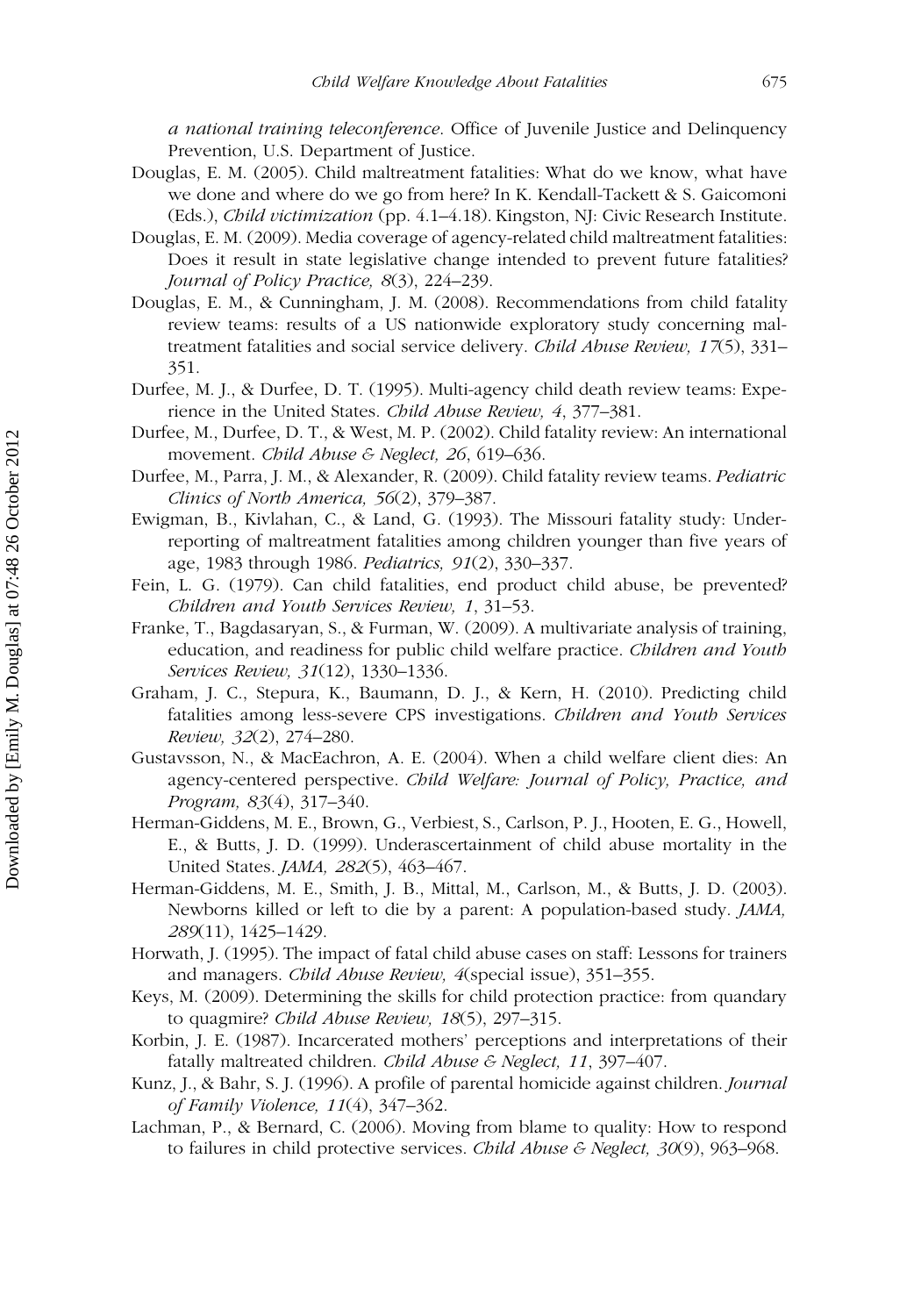- Manlove, E. E., & Vernon-Feagans, L. (2002). Caring for infant daughters and sons in dual-earner households: Maternal reports of father involvement in weekday time and tasks. Infant & Child Development, 11(4), 305-320.
- McClain, P. W., Sacks, J. J., Froehlke, R. G., & Ewigman, B. G. (1993). Estimates of fatal child abuse and neglect, United States, 1979 though 1988. Pediatrics, 91(2), 338–434.
- Moon, R. Y., Weese-Mayer, D. E., & Silvestri, J. M. (2003). Nighttime child care: Inadequate sudden infant death syndrome risk factor knowledge, practice, and policies. Pediatrics, 111(4), 795.
- National Conference of State Legislatures. (2009). Shaken baby syndrome prevention legislation. Retrieved from http://www.ncsl.org/?tabid=17669
- Ojofeitimi, E. O., Asekun-Olarinmoye, E. O., Bamidele, J. O., Owolabi, O. O., Oladele, E. A., & Orji, E. O. (2009). Poor knowledge of causes and prevention of stillbirths among health care providers. International Journal of Childbirth Education, 24(4), 26–29.
- Palusci, V. J., Yager, S., & Covington, T. M. (2010). Effects of a citizens' review panel in preventing child maltreatment fatalities. Child Abuse & Neglect, 34(5), 324– 331.
- Pollack, D. (2009). Child fatality review teams and the role of social workers: An international perspective. International Social Work, 52(2), 247–253.
- Regehr, C., Chau, S., Leslie, B., & Howe, P. (2002). Inquiries into deaths of children in care: The impact on child welfare workers and their organization. Children and Youth Services Review, 24(12), 885–902.
- Rim, S. H., Zittleman, L., Westfall, J. M., Overholser, L., Froshaug, D., & Coughlin, S. S. (2009). Knowledge, attitudes, beliefs, and personal practices regarding colorectal cancer screening among health care professionals in rural Colorado: A pilot survey. Journal of Rural Health, 25(3), 303–308.
- Russell, B. S., Trudeau, J., & Britner, P. A. (2008). Intervention type matters in primary prevention of abusive head injury: Event history analysis results. Child Abuse & Neglect, 32(10), 949–957.
- Saunders, J. L. (2001). Kassidy Bill debated. Foster's Daily Democrat, pp. 1–2.
- Smith, B. D. (2008). Child welfare service plan compliance: Perceptions of parents and caseworkers. Families in Society, 89(4), 521–532.
- Stemler, S. (2001). An overview of content analysis. Practical Assessment, Research & Evaluation, 7(17).
- Stiffman, M. N., Schnitzer, P. G., Adam, P., Kruse, R. L., & Ewigman, B. G. (2002). Household composition and risk of fatal child maltreatment. Pediatrics, 109(4), 615–621.
- Tomashek, K. M., Hsia, J., & Iyasu, S. (2003). Trends in postneonatal mortality attributable to injury, United States, 1988-1998. Pediatrics, 111(5), 1219.
- U.S. Congress. (2011, July 12). Child deaths from maltreatments. Congressional hearing with the House Committee Ways and Means, Human Resources.
- U.S. Department of Health & Human Services. (2010). Child maltreatment 2009: Reports from the States to the National Child Abuse and Neglect Data Systems— National statistics on child abuse and neglect. Washington, DC: Administration for Children & Families, U.S. Department of Health & Human Services.
- U.S. Department of Health & Human Services. (2011). Child maltreatment 2010: Reports from the States to the National Child Abuse and Neglect Data Systems—